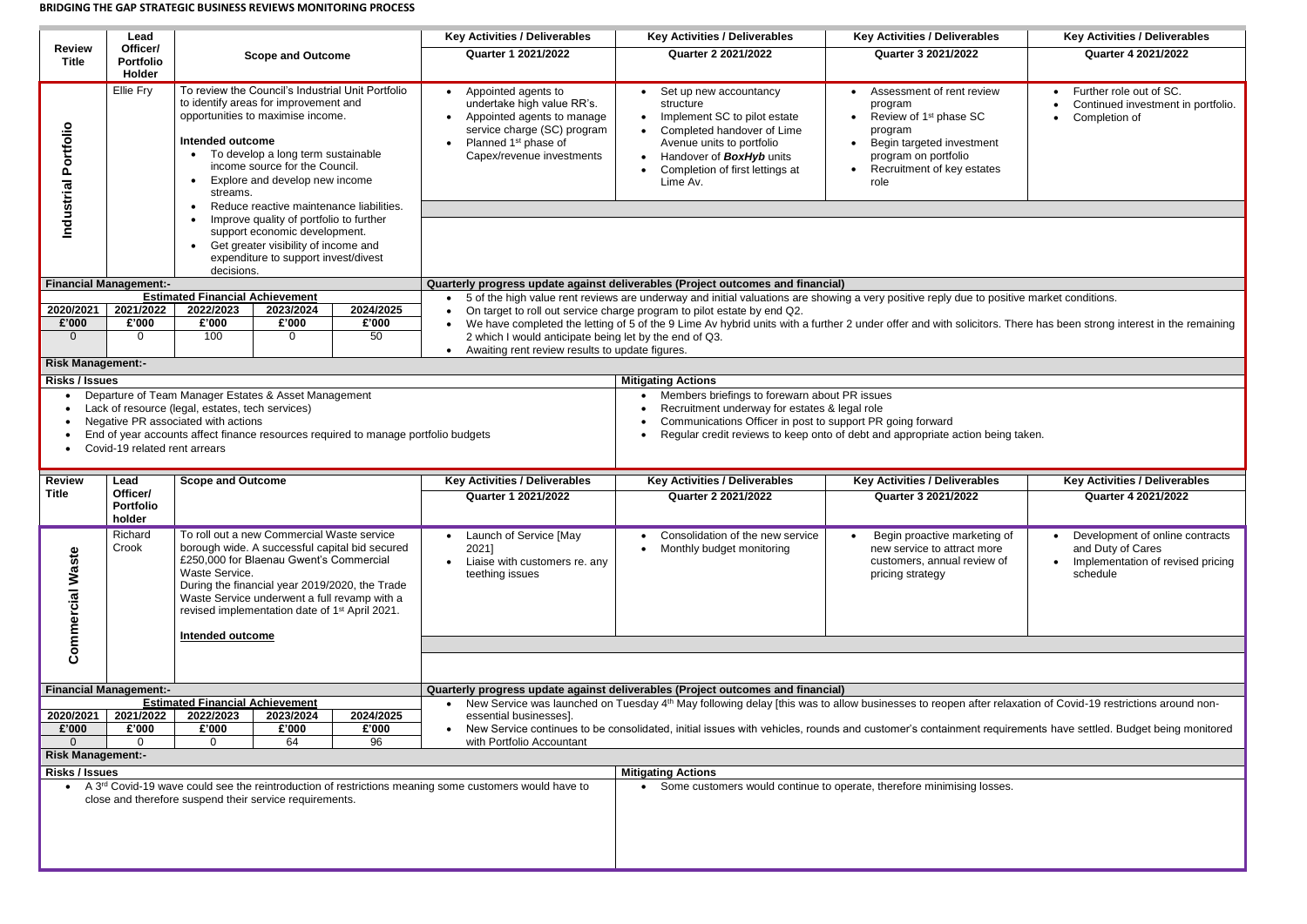|                                                   | Lead                            |                                                                                                                                                                                                                                                                                                                                           |                                                             |                                                                      | <b>Key Activities / Deliverables</b>                                                                                                                                                                                                                                                                                                                                                                                                                                                                                                                                                                                                                                                                                                                                                                                                                                                                                                                                                                                                                                                                                                                                                                                                                                                                                                                                                                                                                                                                                                                                             |                                                                                                                            |                                       | <b>Key Activities / Deliverables</b>                                                                                            | <b>Key Activities / Deliverables</b>                                                                                                                                                                                                                                                                               | <b>Key Activities / Deliverables</b>                                                                                                                                                                                                                            |  |
|---------------------------------------------------|---------------------------------|-------------------------------------------------------------------------------------------------------------------------------------------------------------------------------------------------------------------------------------------------------------------------------------------------------------------------------------------|-------------------------------------------------------------|----------------------------------------------------------------------|----------------------------------------------------------------------------------------------------------------------------------------------------------------------------------------------------------------------------------------------------------------------------------------------------------------------------------------------------------------------------------------------------------------------------------------------------------------------------------------------------------------------------------------------------------------------------------------------------------------------------------------------------------------------------------------------------------------------------------------------------------------------------------------------------------------------------------------------------------------------------------------------------------------------------------------------------------------------------------------------------------------------------------------------------------------------------------------------------------------------------------------------------------------------------------------------------------------------------------------------------------------------------------------------------------------------------------------------------------------------------------------------------------------------------------------------------------------------------------------------------------------------------------------------------------------------------------|----------------------------------------------------------------------------------------------------------------------------|---------------------------------------|---------------------------------------------------------------------------------------------------------------------------------|--------------------------------------------------------------------------------------------------------------------------------------------------------------------------------------------------------------------------------------------------------------------------------------------------------------------|-----------------------------------------------------------------------------------------------------------------------------------------------------------------------------------------------------------------------------------------------------------------|--|
| <b>Review</b><br><b>Title</b>                     | Officer/<br>Portfolio<br>holder |                                                                                                                                                                                                                                                                                                                                           | <b>Scope and Outcome</b>                                    |                                                                      | Quarter 1 2021/2022                                                                                                                                                                                                                                                                                                                                                                                                                                                                                                                                                                                                                                                                                                                                                                                                                                                                                                                                                                                                                                                                                                                                                                                                                                                                                                                                                                                                                                                                                                                                                              |                                                                                                                            |                                       | <b>Quarter 2 2021/2022</b>                                                                                                      | Quarter 3 2021/2022                                                                                                                                                                                                                                                                                                | <b>Quarter 4 2021/2022</b>                                                                                                                                                                                                                                      |  |
| covery<br><b>Re</b><br>ome<br>ŭ                   | Rhian<br>Hayden                 | To review current income recovery activities to<br>ensure best / efficient practices in place.<br>Intended outcome<br>Income recovery policies are<br>appropriate and include early<br>intervention actions<br>agreed Fees & charges are<br>implemented<br>payment in advance of service delivery<br>(where appropriate) thereby avoiding |                                                             |                                                                      | Update debt analysis<br>Implement agreed fees &<br>charges for 2021/22                                                                                                                                                                                                                                                                                                                                                                                                                                                                                                                                                                                                                                                                                                                                                                                                                                                                                                                                                                                                                                                                                                                                                                                                                                                                                                                                                                                                                                                                                                           | Review current arrears levels                                                                                              | recovery rates<br><b>CIPFA</b> review | Monitor debt levels & ongoing<br>Revisit recommendations of<br>Identify services where payment<br>in advance can be implemented | Monitor debt levels & ongoing<br>recovery rates<br>Consult with service areas<br>identified where payment in<br>advance could be<br>implemented<br>Recommence pilot scheme -<br>$\bullet$<br>attending community<br>organised sessions, providing<br>advice as appropriate (subject<br>to lifting of restrictions) | Monitor debt levels & ongoing<br>recovery rates<br>Work with services where<br>payment in advance can be<br>implemented<br>Review outcomes from the pilot<br>scheme and continue attending<br>community organised sessions<br>(providing advice as appropriate) |  |
|                                                   |                                 |                                                                                                                                                                                                                                                                                                                                           | costs of issuing invoices<br>easy access to various payment |                                                                      |                                                                                                                                                                                                                                                                                                                                                                                                                                                                                                                                                                                                                                                                                                                                                                                                                                                                                                                                                                                                                                                                                                                                                                                                                                                                                                                                                                                                                                                                                                                                                                                  |                                                                                                                            |                                       |                                                                                                                                 |                                                                                                                                                                                                                                                                                                                    |                                                                                                                                                                                                                                                                 |  |
|                                                   |                                 | methods<br>$\bullet$                                                                                                                                                                                                                                                                                                                      | use of technology is maximised                              |                                                                      |                                                                                                                                                                                                                                                                                                                                                                                                                                                                                                                                                                                                                                                                                                                                                                                                                                                                                                                                                                                                                                                                                                                                                                                                                                                                                                                                                                                                                                                                                                                                                                                  |                                                                                                                            |                                       |                                                                                                                                 |                                                                                                                                                                                                                                                                                                                    |                                                                                                                                                                                                                                                                 |  |
|                                                   | <b>Financial Management:-</b>   |                                                                                                                                                                                                                                                                                                                                           |                                                             |                                                                      | Quarterly progress update against deliverables (Project outcomes and financial)                                                                                                                                                                                                                                                                                                                                                                                                                                                                                                                                                                                                                                                                                                                                                                                                                                                                                                                                                                                                                                                                                                                                                                                                                                                                                                                                                                                                                                                                                                  |                                                                                                                            |                                       |                                                                                                                                 |                                                                                                                                                                                                                                                                                                                    |                                                                                                                                                                                                                                                                 |  |
| 2020/2021                                         | 2021/2022                       | <b>Estimated Financial Achievement</b><br>2022/2023                                                                                                                                                                                                                                                                                       | 2023/2024                                                   | 2024/2025                                                            | 2020/21                                                                                                                                                                                                                                                                                                                                                                                                                                                                                                                                                                                                                                                                                                                                                                                                                                                                                                                                                                                                                                                                                                                                                                                                                                                                                                                                                                                                                                                                                                                                                                          |                                                                                                                            |                                       | The Income Recovery review has been impacted by the Covid 19 pandemic.                                                          |                                                                                                                                                                                                                                                                                                                    |                                                                                                                                                                                                                                                                 |  |
| £'000<br>54                                       | £'000                           | E'000                                                                                                                                                                                                                                                                                                                                     | E'000                                                       | £'000                                                                |                                                                                                                                                                                                                                                                                                                                                                                                                                                                                                                                                                                                                                                                                                                                                                                                                                                                                                                                                                                                                                                                                                                                                                                                                                                                                                                                                                                                                                                                                                                                                                                  |                                                                                                                            |                                       |                                                                                                                                 | Significant numbers of Blaenau Gwent residents have been affected by the economic impact of the pandemic and throughout 2020/21 the Council saw                                                                                                                                                                    |                                                                                                                                                                                                                                                                 |  |
|                                                   |                                 |                                                                                                                                                                                                                                                                                                                                           |                                                             |                                                                      | increasing daily contacts from residents indicating they were having difficulty paying their bills (including Council Tax, NNDR & other Council liabilities e.g.<br>Industrial Unit rentals) – alternative payment arrangement have been agreed and are being monitored including payment holidays, smaller instalment payments<br>over a longer period of time. Where appropriate individuals have been encouraged to apply for Council Tax Reduction Scheme (eligible applications have<br>increased significantly compared to previous years) and signposted to other advice organisations.<br>Limited formal recovery action has been undertaken (this is consistent with the agreed approach across all Welsh LA's)<br>Unfortunately the planned attendance at community organised sessions to provide advice to the public was suspended in line with the government's<br>coronavirus restrictions.<br>Whilst many Direct Debits were cancelled there has been an increased take up overall from those who would previously have paid by cash or cheque (a<br>consequence of the national lockdowns & restrictions)<br>The Council Tax portal in now online with approximately 950 registering to use the service - when registered Council Tax payers are able to receive / view their<br>accounts on line, make payments, set up a direct debit. There is also the ability to report change of circumstances via the my Council Services app. The overall impact<br>of the above is a £1.3m increase in the level of arrears as at 31 March 2021 when compared to 2020:- |                                                                                                                            |                                       |                                                                                                                                 |                                                                                                                                                                                                                                                                                                                    |                                                                                                                                                                                                                                                                 |  |
|                                                   |                                 |                                                                                                                                                                                                                                                                                                                                           |                                                             |                                                                      |                                                                                                                                                                                                                                                                                                                                                                                                                                                                                                                                                                                                                                                                                                                                                                                                                                                                                                                                                                                                                                                                                                                                                                                                                                                                                                                                                                                                                                                                                                                                                                                  | Arrears as at<br>31 March 2020                                                                                             | Arrears as at<br>31 March 2021        | Increase /<br>(Decrease)                                                                                                        |                                                                                                                                                                                                                                                                                                                    |                                                                                                                                                                                                                                                                 |  |
|                                                   |                                 |                                                                                                                                                                                                                                                                                                                                           |                                                             |                                                                      |                                                                                                                                                                                                                                                                                                                                                                                                                                                                                                                                                                                                                                                                                                                                                                                                                                                                                                                                                                                                                                                                                                                                                                                                                                                                                                                                                                                                                                                                                                                                                                                  | £000's                                                                                                                     | £000's                                | £000's                                                                                                                          |                                                                                                                                                                                                                                                                                                                    |                                                                                                                                                                                                                                                                 |  |
|                                                   |                                 |                                                                                                                                                                                                                                                                                                                                           |                                                             |                                                                      | <b>Council Tax</b>                                                                                                                                                                                                                                                                                                                                                                                                                                                                                                                                                                                                                                                                                                                                                                                                                                                                                                                                                                                                                                                                                                                                                                                                                                                                                                                                                                                                                                                                                                                                                               | 5,046                                                                                                                      | 7,069                                 | 2,023                                                                                                                           | Reduced collection rates have been identified across Wales, WG have acknowledged<br>this pressure on LA budgets and provided a grant at the end of 2020/21 to help<br>mitigate some of this (for BG this was £587k)                                                                                                |                                                                                                                                                                                                                                                                 |  |
|                                                   |                                 |                                                                                                                                                                                                                                                                                                                                           |                                                             |                                                                      | <b>Sundry Accounts</b>                                                                                                                                                                                                                                                                                                                                                                                                                                                                                                                                                                                                                                                                                                                                                                                                                                                                                                                                                                                                                                                                                                                                                                                                                                                                                                                                                                                                                                                                                                                                                           | 5,714                                                                                                                      | 5,191                                 | (523)                                                                                                                           |                                                                                                                                                                                                                                                                                                                    |                                                                                                                                                                                                                                                                 |  |
|                                                   |                                 |                                                                                                                                                                                                                                                                                                                                           |                                                             |                                                                      | HB Overpayments                                                                                                                                                                                                                                                                                                                                                                                                                                                                                                                                                                                                                                                                                                                                                                                                                                                                                                                                                                                                                                                                                                                                                                                                                                                                                                                                                                                                                                                                                                                                                                  | 1,561                                                                                                                      | 1,372                                 | (189)                                                                                                                           |                                                                                                                                                                                                                                                                                                                    |                                                                                                                                                                                                                                                                 |  |
|                                                   |                                 |                                                                                                                                                                                                                                                                                                                                           |                                                             |                                                                      | Total                                                                                                                                                                                                                                                                                                                                                                                                                                                                                                                                                                                                                                                                                                                                                                                                                                                                                                                                                                                                                                                                                                                                                                                                                                                                                                                                                                                                                                                                                                                                                                            | 12,321                                                                                                                     | 13,632                                | 1,311                                                                                                                           |                                                                                                                                                                                                                                                                                                                    |                                                                                                                                                                                                                                                                 |  |
|                                                   |                                 |                                                                                                                                                                                                                                                                                                                                           |                                                             |                                                                      | 2021/22 - Quarter 3<br>$\bullet$                                                                                                                                                                                                                                                                                                                                                                                                                                                                                                                                                                                                                                                                                                                                                                                                                                                                                                                                                                                                                                                                                                                                                                                                                                                                                                                                                                                                                                                                                                                                                 | Current debt analysis continues<br>CT arrears reduced by £1.1m up to Quarter 3<br>Recommendations of CIPFA being reviewed. |                                       |                                                                                                                                 | WG to provide £19.3m funding to LA's for loss of CT collection, distribution method still to be decided                                                                                                                                                                                                            |                                                                                                                                                                                                                                                                 |  |
| <b>Risk Management:-</b><br><b>Risks / Issues</b> |                                 |                                                                                                                                                                                                                                                                                                                                           |                                                             |                                                                      |                                                                                                                                                                                                                                                                                                                                                                                                                                                                                                                                                                                                                                                                                                                                                                                                                                                                                                                                                                                                                                                                                                                                                                                                                                                                                                                                                                                                                                                                                                                                                                                  |                                                                                                                            |                                       |                                                                                                                                 |                                                                                                                                                                                                                                                                                                                    |                                                                                                                                                                                                                                                                 |  |
|                                                   |                                 |                                                                                                                                                                                                                                                                                                                                           |                                                             | Economic impact of Covid 19 may have medium / long term implications |                                                                                                                                                                                                                                                                                                                                                                                                                                                                                                                                                                                                                                                                                                                                                                                                                                                                                                                                                                                                                                                                                                                                                                                                                                                                                                                                                                                                                                                                                                                                                                                  |                                                                                                                            | <b>Mitigating Actions</b>             |                                                                                                                                 | • Monitor arrears levels & compliance with agreed payment arrangements                                                                                                                                                                                                                                             |                                                                                                                                                                                                                                                                 |  |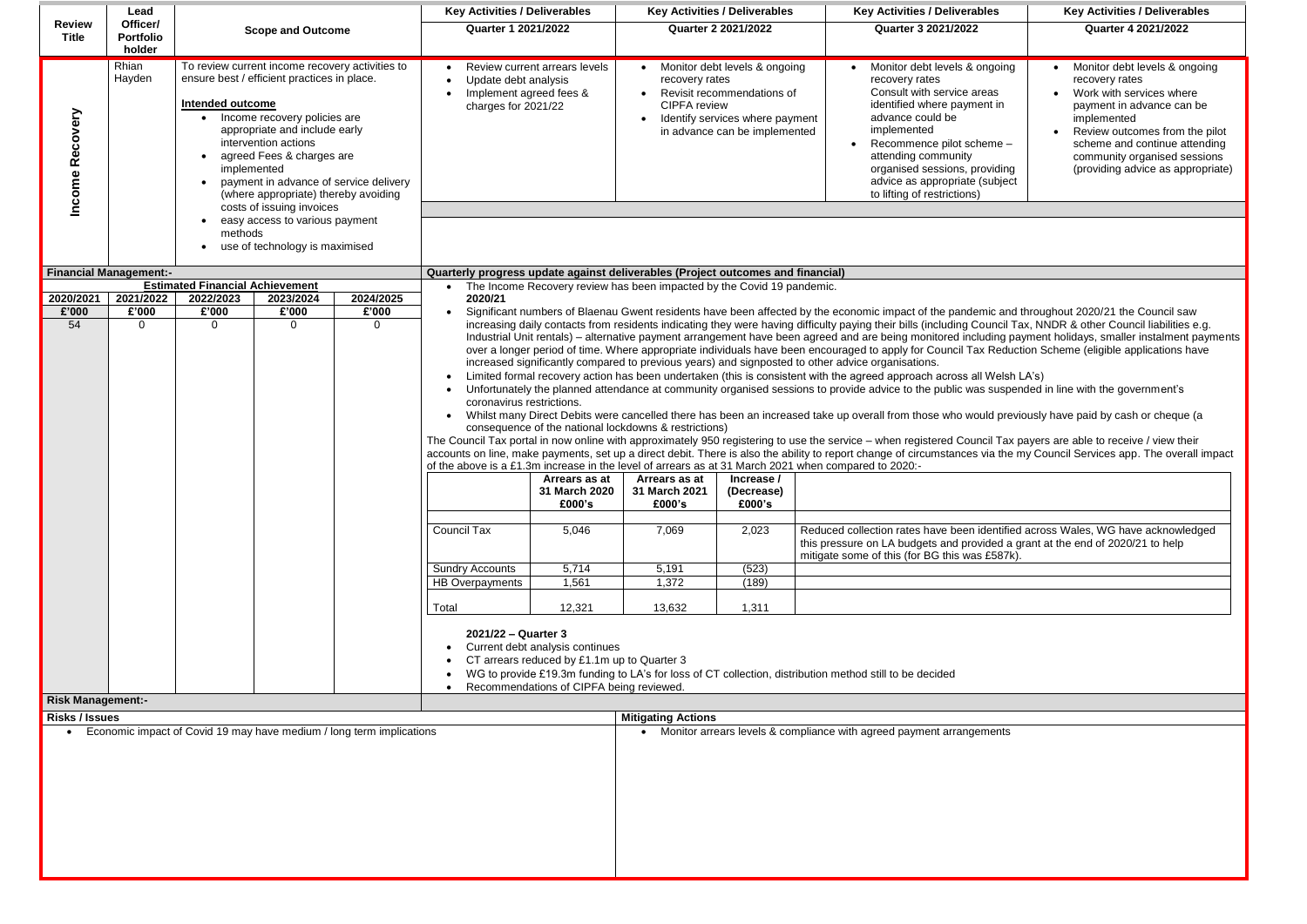| <b>Review</b><br><b>Title</b>  | Lead<br>Officer/<br><b>Portfolio</b><br>holder | <b>Scope and Outcome</b>                                                                                                                                                                                                                                                                                                                 | <b>Key Activities / Deliverables</b><br><b>Quarter 1 2021/2022</b>                                                               | <b>Key Activities / Deliverables</b><br><b>Quarter 2 2021/2022</b>                                                                                                           | <b>Key Activities / Deliverables</b><br>Quarter 3 2021/2022                                                                                                                                        | <b>Key Activities / Deliverables</b><br><b>Quarter 4 2021/2022</b>                                                                                                    |
|--------------------------------|------------------------------------------------|------------------------------------------------------------------------------------------------------------------------------------------------------------------------------------------------------------------------------------------------------------------------------------------------------------------------------------------|----------------------------------------------------------------------------------------------------------------------------------|------------------------------------------------------------------------------------------------------------------------------------------------------------------------------|----------------------------------------------------------------------------------------------------------------------------------------------------------------------------------------------------|-----------------------------------------------------------------------------------------------------------------------------------------------------------------------|
| Charges<br>and<br>Fees         | Rhian<br>Hayden                                | To review and develop an approach to the<br>setting of fees and charges that reflects full cost<br>recovery, and identifies further opportunities for<br>raising income from discretionary services.<br>Options to stretch targets on those budget lines<br>that over achieving will be explored in future<br>years.<br>Intended outcome | Review baseline income for<br>2020/21 - to assess<br>underlying issues                                                           | Monitor Q1 forecast position<br>Develop a priority matrix to<br>determine which areas have<br>potential to develop into full cost<br>recovery                                | Options appraisals for<br>individual areas in line with<br>agreed priority list<br>Re-establish the Officer<br>Working Group and<br>commence review of Fees &<br>Charges Register for<br>2022/2023 | Options appraisals for individual<br>areas in line with agreed priority<br>list<br>Complete Review of Fees &<br>Charges Register for 2022/23 and<br>report to Council |
|                                |                                                | Fees and Charges are set at an appropriate<br>level                                                                                                                                                                                                                                                                                      |                                                                                                                                  |                                                                                                                                                                              |                                                                                                                                                                                                    |                                                                                                                                                                       |
|                                | <b>Financial Management:-</b>                  |                                                                                                                                                                                                                                                                                                                                          |                                                                                                                                  | Quarterly progress update against deliverables (Project outcomes and financial)                                                                                              |                                                                                                                                                                                                    |                                                                                                                                                                       |
|                                |                                                | <b>Estimated Financial Achievement</b>                                                                                                                                                                                                                                                                                                   | $\bullet$                                                                                                                        | Fees & Charges Register reviewed and updated during the quarter.                                                                                                             |                                                                                                                                                                                                    |                                                                                                                                                                       |
| 2020/2021                      | 2021/2022                                      | 2022/2023<br>2023/2024<br>2024/2025                                                                                                                                                                                                                                                                                                      |                                                                                                                                  | Report to Council on 3 March to approve charges for 2022/2023.                                                                                                               |                                                                                                                                                                                                    |                                                                                                                                                                       |
| £'000                          | £'000                                          | £'000<br>£'000<br>£'000                                                                                                                                                                                                                                                                                                                  |                                                                                                                                  |                                                                                                                                                                              |                                                                                                                                                                                                    |                                                                                                                                                                       |
| 121                            | $\Omega$                                       | 100<br>100<br>100                                                                                                                                                                                                                                                                                                                        |                                                                                                                                  |                                                                                                                                                                              |                                                                                                                                                                                                    |                                                                                                                                                                       |
| <b>Risk Management:-</b>       |                                                |                                                                                                                                                                                                                                                                                                                                          |                                                                                                                                  |                                                                                                                                                                              |                                                                                                                                                                                                    |                                                                                                                                                                       |
| <b>Risks / Issues</b>          |                                                |                                                                                                                                                                                                                                                                                                                                          |                                                                                                                                  | <b>Mitigating Actions</b>                                                                                                                                                    |                                                                                                                                                                                                    |                                                                                                                                                                       |
|                                |                                                | Political agreement to move to full cost recovery<br>Reduced demand for Service as a consequence of Loss of custom with increased charges                                                                                                                                                                                                |                                                                                                                                  | Continued monitoring of income collected through fees & charges<br>Fees & Charges are set in consultation with relevant stakeholders                                         |                                                                                                                                                                                                    |                                                                                                                                                                       |
|                                | Lead                                           |                                                                                                                                                                                                                                                                                                                                          | <b>Key Activities / Deliverables</b>                                                                                             | <b>Key Activities / Deliverables</b>                                                                                                                                         | <b>Key Activities / Deliverables</b>                                                                                                                                                               | <b>Key Activities / Deliverables</b>                                                                                                                                  |
| <b>Review</b><br><b>Title</b>  | Officer/<br><b>Portfolio</b><br>holder         | <b>Scope and Outcome</b>                                                                                                                                                                                                                                                                                                                 | <b>Quarter 1 2021/2022</b>                                                                                                       | <b>Quarter 2 2021/2022</b>                                                                                                                                                   | <b>Quarter 3 2021/2022</b>                                                                                                                                                                         | <b>Quarter 4 2021/2022</b>                                                                                                                                            |
| l activity,<br>new income      | Richard<br>Crook                               | This strategic review will focus on identifying<br>additional commercial opportunities to<br>supplement the current activities of:<br>Fees and charges<br>Developing the Industrial Portfolio                                                                                                                                            | <b>Briefing for Exec around</b><br>Wind Turbine opportunity<br><b>Planning Feasibility work</b><br>$\bullet$<br>being undertaken | Submission of planning<br>application for Turbine<br><b>Review Investment Framework</b><br>$\bullet$<br>inc advice around ROI<br>Identify Investment funds in<br><b>MTFS</b> | Procurement exercise for<br>Turbine<br>Market review of potential<br>$\bullet$<br>property investments<br>Finalise funding arrangement<br>for the Turbine                                          | Sign off Commercial<br>arrangements with SV for the<br>Turbine<br>Report and agree on SV Options<br>Agree Investment Fund in MTFS                                     |
| new<br>and                     |                                                | Current income from traded or shared<br>services<br>Property Investment inside the Borough<br>and out of the Borough<br>Investment in energy and low carbon<br>activities                                                                                                                                                                |                                                                                                                                  |                                                                                                                                                                              | <b>Review Gov Tech Opportunity</b><br>Review Industrial estate<br><b>Energy Challenge</b><br><b>Consider LUF investment</b><br><b>Complete SV Review</b>                                           |                                                                                                                                                                       |
| Commercial                     |                                                | Disposals or development of assets<br>and property                                                                                                                                                                                                                                                                                       |                                                                                                                                  |                                                                                                                                                                              |                                                                                                                                                                                                    |                                                                                                                                                                       |
|                                |                                                |                                                                                                                                                                                                                                                                                                                                          |                                                                                                                                  |                                                                                                                                                                              |                                                                                                                                                                                                    |                                                                                                                                                                       |
| investment                     |                                                | <b>Intended outcome</b>                                                                                                                                                                                                                                                                                                                  |                                                                                                                                  |                                                                                                                                                                              |                                                                                                                                                                                                    |                                                                                                                                                                       |
|                                | <b>Financial Management:-</b>                  |                                                                                                                                                                                                                                                                                                                                          |                                                                                                                                  | Quarterly progress update against deliverables (Project outcomes and financial)                                                                                              |                                                                                                                                                                                                    |                                                                                                                                                                       |
| 2020/2021<br>£'000<br>$\Omega$ | 2021/2022<br>£'000<br>$\Omega$                 | <b>Estimated Financial Achievement</b><br>2022/2023<br>2023/2024<br>2024/2025<br>£'000<br>£'000<br>£'000<br>50<br>50<br>0                                                                                                                                                                                                                |                                                                                                                                  |                                                                                                                                                                              |                                                                                                                                                                                                    |                                                                                                                                                                       |
| <b>Risk Management:-</b>       |                                                |                                                                                                                                                                                                                                                                                                                                          |                                                                                                                                  |                                                                                                                                                                              |                                                                                                                                                                                                    |                                                                                                                                                                       |
| <b>Risks / Issues</b>          |                                                |                                                                                                                                                                                                                                                                                                                                          |                                                                                                                                  |                                                                                                                                                                              |                                                                                                                                                                                                    |                                                                                                                                                                       |
|                                |                                                |                                                                                                                                                                                                                                                                                                                                          |                                                                                                                                  | <b>Mitigating Actions</b>                                                                                                                                                    |                                                                                                                                                                                                    |                                                                                                                                                                       |
|                                |                                                |                                                                                                                                                                                                                                                                                                                                          |                                                                                                                                  |                                                                                                                                                                              |                                                                                                                                                                                                    |                                                                                                                                                                       |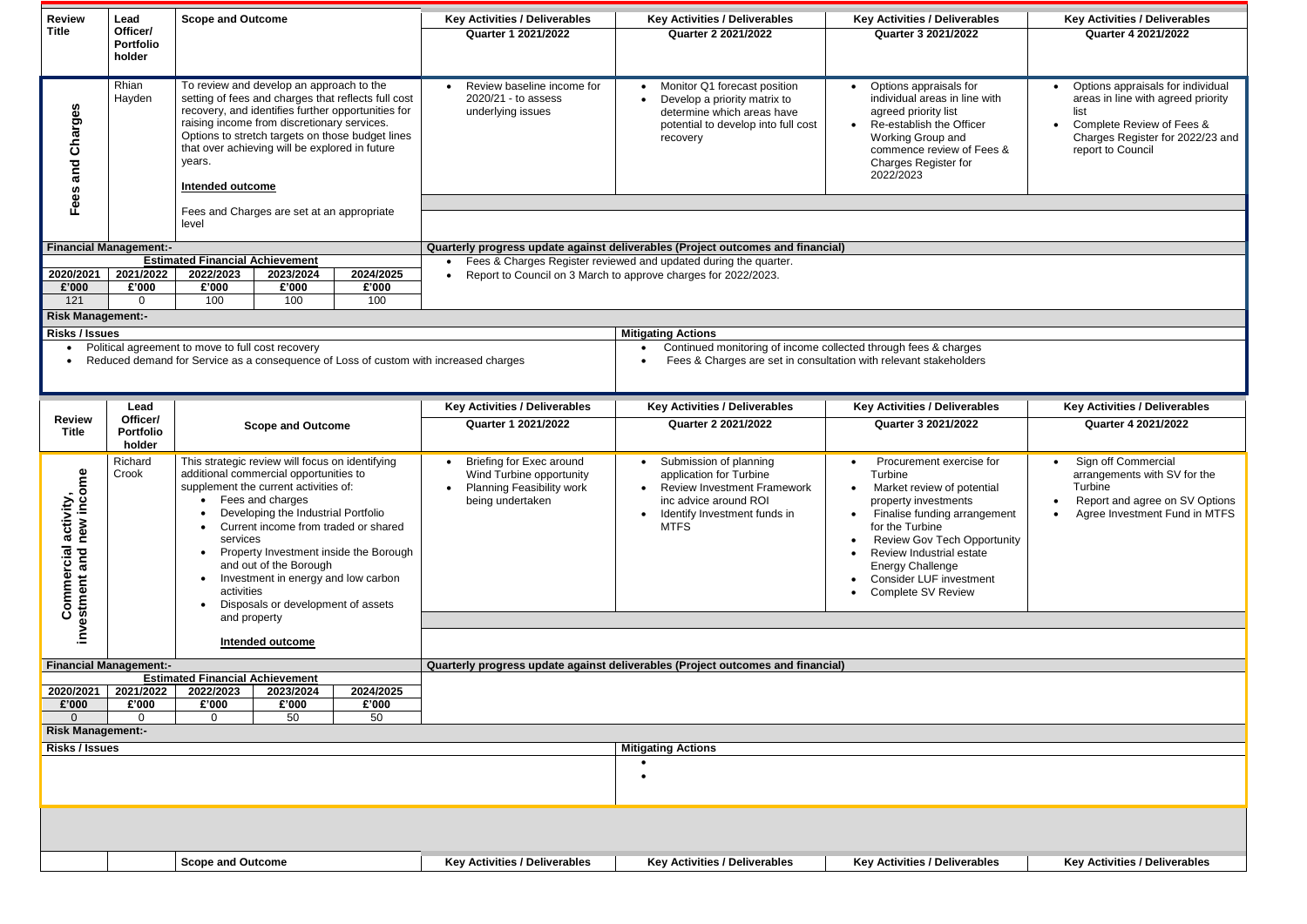| <b>Review</b><br><b>Title</b>                                                                        | Lead<br>Officer/              |                                                                                                                                                                                                                                                                                                                                                                                                                                                                                                                                                                                                                                                                                                                                                                            |           |                                                                                 | <b>Quarter 1 2021/2022</b>                                                                                                                                                                                                                                                                                                                                                                                                                                                                   | <b>Quarter 2 2021/2022</b>                                                                                                                                                                                                              | <b>Quarter 3 2021/2022</b>                                                                                                                                                                                     | <b>Quarter 4 2021/2022</b>                                                                                                                                                                                                                                               |  |  |  |
|------------------------------------------------------------------------------------------------------|-------------------------------|----------------------------------------------------------------------------------------------------------------------------------------------------------------------------------------------------------------------------------------------------------------------------------------------------------------------------------------------------------------------------------------------------------------------------------------------------------------------------------------------------------------------------------------------------------------------------------------------------------------------------------------------------------------------------------------------------------------------------------------------------------------------------|-----------|---------------------------------------------------------------------------------|----------------------------------------------------------------------------------------------------------------------------------------------------------------------------------------------------------------------------------------------------------------------------------------------------------------------------------------------------------------------------------------------------------------------------------------------------------------------------------------------|-----------------------------------------------------------------------------------------------------------------------------------------------------------------------------------------------------------------------------------------|----------------------------------------------------------------------------------------------------------------------------------------------------------------------------------------------------------------|--------------------------------------------------------------------------------------------------------------------------------------------------------------------------------------------------------------------------------------------------------------------------|--|--|--|
|                                                                                                      | <b>Portfolio</b><br>holder    |                                                                                                                                                                                                                                                                                                                                                                                                                                                                                                                                                                                                                                                                                                                                                                            |           |                                                                                 |                                                                                                                                                                                                                                                                                                                                                                                                                                                                                              |                                                                                                                                                                                                                                         |                                                                                                                                                                                                                |                                                                                                                                                                                                                                                                          |  |  |  |
|                                                                                                      |                               |                                                                                                                                                                                                                                                                                                                                                                                                                                                                                                                                                                                                                                                                                                                                                                            |           |                                                                                 |                                                                                                                                                                                                                                                                                                                                                                                                                                                                                              |                                                                                                                                                                                                                                         |                                                                                                                                                                                                                |                                                                                                                                                                                                                                                                          |  |  |  |
| , procurement<br>ommissioning<br>management<br>contract<br>ပ<br>expenditure<br>and<br>party<br>Third | Bernadette<br>Elias           | The Council commissions, procures and<br>manages contracts with a wide range of third<br>party suppliers across all its services spending<br>cira. £80m +. This strategic business review<br>seeks to identify for efficiencies and improved<br>outcomes where possible.<br><b>Intended outcome</b><br>Through a combination of re-negotiated<br>contract terms, consolidation of contracts<br>competitive tendering and effective contract<br>management, we are seeking to maximise<br>cashable and non-cashable benefits comprising<br>cost reductions, cost avoidance, efficiency<br>savings (through alternative payment<br>methodologies) and social and environmental<br>benefits through the inclusion of community<br>benefits and social value contract clauses. |           |                                                                                 | <b>SCCB Check and Challenge</b><br>process agreed for Contracts<br>above £75,000;<br>Operational Board Terms of<br>Reference (TOR) reviewed<br>to provide Check &<br>Challenge for Below £75,000<br>contracts;<br>2021/22 procurement<br>programme has identified<br>circa 320 recurring and/or<br>planned contracts;<br>Contracts prioritised by<br>renewal date and value;<br><b>Procurement officers</b><br>assigned service areas /<br>categories and commenced<br>Quarter 1 activities; | <b>Report Quarter 1 Outcomes;</b><br>Contracts prioritised by renewal<br>date and value; Procurement<br>officers assigned service areas /<br>categories and commenced<br>Quarter 2 activities;                                          | <b>Report Quarter 2 Outcomes;</b><br>Contracts prioritised by<br>$\bullet$<br>renewal date and value;<br>Procurement officers assigned<br>service areas / categories and<br>commenced Quarter 3<br>activities; | <b>Report Quarter 3 Outcomes;</b><br>Contracts prioritised by renewal<br>date and value; Procurement<br>officers assigned service areas /<br>categories and commenced<br>Quarter 4 activities;<br>Collate and Report 2022/23<br><b>Forward Procurement</b><br>Programme; |  |  |  |
|                                                                                                      | <b>Financial Management:-</b> |                                                                                                                                                                                                                                                                                                                                                                                                                                                                                                                                                                                                                                                                                                                                                                            |           |                                                                                 |                                                                                                                                                                                                                                                                                                                                                                                                                                                                                              | Quarterly progress update against deliverables (Project outcomes and financial)                                                                                                                                                         |                                                                                                                                                                                                                |                                                                                                                                                                                                                                                                          |  |  |  |
| 2020/2021                                                                                            | 2021/2022                     | <b>Estimated Financial Achievement</b><br>2022/2023                                                                                                                                                                                                                                                                                                                                                                                                                                                                                                                                                                                                                                                                                                                        | 2023/2024 | 2024/2025                                                                       | $\bullet$                                                                                                                                                                                                                                                                                                                                                                                                                                                                                    | Procurement officers are actively engaging with service areas to deliver the 2021/22 procurement programme;                                                                                                                             |                                                                                                                                                                                                                |                                                                                                                                                                                                                                                                          |  |  |  |
| £'000                                                                                                | £'000                         | £'000                                                                                                                                                                                                                                                                                                                                                                                                                                                                                                                                                                                                                                                                                                                                                                      | £'000     | £'000                                                                           | $\bullet$                                                                                                                                                                                                                                                                                                                                                                                                                                                                                    | BtG commercial opportunities considered as part of each sourcing exercise;<br>All souring exercises above the tendering threshold (£75k) are subject to competitive tendering in accordance with the Council's Contract Procedure Rules |                                                                                                                                                                                                                |                                                                                                                                                                                                                                                                          |  |  |  |
| 550                                                                                                  | 490                           | 250                                                                                                                                                                                                                                                                                                                                                                                                                                                                                                                                                                                                                                                                                                                                                                        | 250       | 250                                                                             | (CPR);                                                                                                                                                                                                                                                                                                                                                                                                                                                                                       |                                                                                                                                                                                                                                         |                                                                                                                                                                                                                |                                                                                                                                                                                                                                                                          |  |  |  |
|                                                                                                      |                               |                                                                                                                                                                                                                                                                                                                                                                                                                                                                                                                                                                                                                                                                                                                                                                            |           |                                                                                 |                                                                                                                                                                                                                                                                                                                                                                                                                                                                                              | Pre-procurement and contract award reports are submitted to commercial board to ensure effective check & challenge;                                                                                                                     |                                                                                                                                                                                                                |                                                                                                                                                                                                                                                                          |  |  |  |
|                                                                                                      |                               |                                                                                                                                                                                                                                                                                                                                                                                                                                                                                                                                                                                                                                                                                                                                                                            |           |                                                                                 |                                                                                                                                                                                                                                                                                                                                                                                                                                                                                              |                                                                                                                                                                                                                                         |                                                                                                                                                                                                                |                                                                                                                                                                                                                                                                          |  |  |  |
|                                                                                                      |                               |                                                                                                                                                                                                                                                                                                                                                                                                                                                                                                                                                                                                                                                                                                                                                                            |           |                                                                                 | All above tender threshold procurements afford bidders the ability to either transact via purchase card and/or to offer early settlement discounts;<br>The Corporate Purchase Card programme continues to expand as an alternative payment methodology. The programme affords suppliers better cash flow and<br>$\bullet$                                                                                                                                                                    |                                                                                                                                                                                                                                         |                                                                                                                                                                                                                |                                                                                                                                                                                                                                                                          |  |  |  |
|                                                                                                      |                               |                                                                                                                                                                                                                                                                                                                                                                                                                                                                                                                                                                                                                                                                                                                                                                            |           |                                                                                 | includes an annual 1% rebate which contributes to the BtG savings target. In summary we currently have 55 cards in the programme and a year to date spend                                                                                                                                                                                                                                                                                                                                    |                                                                                                                                                                                                                                         |                                                                                                                                                                                                                |                                                                                                                                                                                                                                                                          |  |  |  |
|                                                                                                      |                               |                                                                                                                                                                                                                                                                                                                                                                                                                                                                                                                                                                                                                                                                                                                                                                            |           |                                                                                 | of £1,993413.57 as compared with a spend of £1,446021.07 for the same period in 2020/21;                                                                                                                                                                                                                                                                                                                                                                                                     |                                                                                                                                                                                                                                         |                                                                                                                                                                                                                |                                                                                                                                                                                                                                                                          |  |  |  |
|                                                                                                      |                               |                                                                                                                                                                                                                                                                                                                                                                                                                                                                                                                                                                                                                                                                                                                                                                            |           |                                                                                 | The Council either leads and/or participates in a number of collaborative procurement arrangements which includes management fees and/or spend rebates.                                                                                                                                                                                                                                                                                                                                      |                                                                                                                                                                                                                                         |                                                                                                                                                                                                                |                                                                                                                                                                                                                                                                          |  |  |  |
| <b>Risk Management:-</b>                                                                             |                               |                                                                                                                                                                                                                                                                                                                                                                                                                                                                                                                                                                                                                                                                                                                                                                            |           |                                                                                 |                                                                                                                                                                                                                                                                                                                                                                                                                                                                                              |                                                                                                                                                                                                                                         |                                                                                                                                                                                                                |                                                                                                                                                                                                                                                                          |  |  |  |
| <b>Risks / Issues</b>                                                                                |                               |                                                                                                                                                                                                                                                                                                                                                                                                                                                                                                                                                                                                                                                                                                                                                                            |           |                                                                                 |                                                                                                                                                                                                                                                                                                                                                                                                                                                                                              | <b>Mitigating Actions</b>                                                                                                                                                                                                               |                                                                                                                                                                                                                |                                                                                                                                                                                                                                                                          |  |  |  |
|                                                                                                      |                               |                                                                                                                                                                                                                                                                                                                                                                                                                                                                                                                                                                                                                                                                                                                                                                            |           |                                                                                 | Contract are awarded at a local level without due consideration to the wider organisational objectives.                                                                                                                                                                                                                                                                                                                                                                                      |                                                                                                                                                                                                                                         |                                                                                                                                                                                                                | SCCB established to provide robust governance around the Council's 3 <sup>rd</sup> Party spend and wider commercial activities.                                                                                                                                          |  |  |  |
|                                                                                                      |                               |                                                                                                                                                                                                                                                                                                                                                                                                                                                                                                                                                                                                                                                                                                                                                                            |           | Commissioning and procurement activities fail to realise the intended outcomes. |                                                                                                                                                                                                                                                                                                                                                                                                                                                                                              | Client and procurement officers will continue to challenge all existing contracts to determine commercial effectiveness.<br>Procurement officers will continuously monitor in-year spend to identify further commercial opportunities.  |                                                                                                                                                                                                                |                                                                                                                                                                                                                                                                          |  |  |  |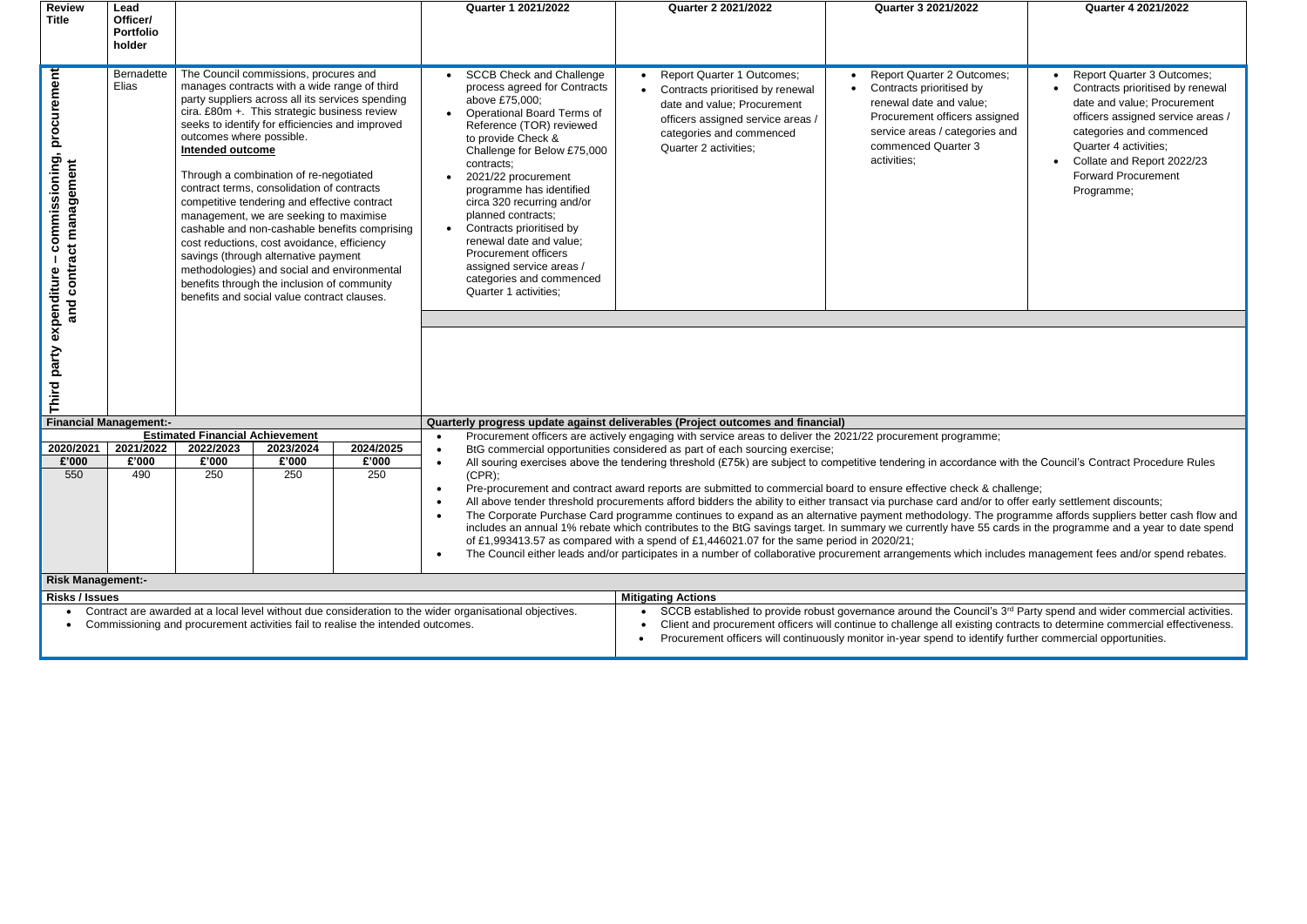|                               | Lead                                                                                                                                                                                                                                                                                                                                                                                                                                                                                                                                                                                                                                                                     |                                                                                                                                                                                                                                                                                                                    | <b>Key Activities / Deliverables</b>                                                                                                                                                                                                                                                                                                                                    | <b>Key Activities / Deliverables</b>                                                                                                                                                                                                                                                                                                                                                                                                                                                                                                                                                                                   | <b>Key Activities / Deliverables</b><br><b>Key Activities / Deliverables</b>                                                                                                                                                                                                                                                                                                                                                                                                                                                                            |                                                                                                                                                     |  |  |
|-------------------------------|--------------------------------------------------------------------------------------------------------------------------------------------------------------------------------------------------------------------------------------------------------------------------------------------------------------------------------------------------------------------------------------------------------------------------------------------------------------------------------------------------------------------------------------------------------------------------------------------------------------------------------------------------------------------------|--------------------------------------------------------------------------------------------------------------------------------------------------------------------------------------------------------------------------------------------------------------------------------------------------------------------|-------------------------------------------------------------------------------------------------------------------------------------------------------------------------------------------------------------------------------------------------------------------------------------------------------------------------------------------------------------------------|------------------------------------------------------------------------------------------------------------------------------------------------------------------------------------------------------------------------------------------------------------------------------------------------------------------------------------------------------------------------------------------------------------------------------------------------------------------------------------------------------------------------------------------------------------------------------------------------------------------------|---------------------------------------------------------------------------------------------------------------------------------------------------------------------------------------------------------------------------------------------------------------------------------------------------------------------------------------------------------------------------------------------------------------------------------------------------------------------------------------------------------------------------------------------------------|-----------------------------------------------------------------------------------------------------------------------------------------------------|--|--|
| <b>Review</b><br><b>Title</b> | Officer/<br><b>Portfolio</b><br>holder                                                                                                                                                                                                                                                                                                                                                                                                                                                                                                                                                                                                                                   | <b>Scope and Outcome</b>                                                                                                                                                                                                                                                                                           | <b>Quarter 1 2021/2022</b>                                                                                                                                                                                                                                                                                                                                              | <b>Quarter 2 2021/2022</b>                                                                                                                                                                                                                                                                                                                                                                                                                                                                                                                                                                                             | <b>Quarter 3 2021/2022</b>                                                                                                                                                                                                                                                                                                                                                                                                                                                                                                                              | <b>Quarter 4 2021/2022</b>                                                                                                                          |  |  |
| Property<br>and<br>ssets<br>⋖ | Richard<br>Crook                                                                                                                                                                                                                                                                                                                                                                                                                                                                                                                                                                                                                                                         | The Council has a range of property assets.<br>This review will ascertain their value to the<br>Council and identify how best to maximise<br>these assets to strengthen our balance sheet.<br>This review would include buildings and green<br>spaces and will align with the growth strategy.<br>Intended outcome | Non-operational buildings<br>identified and programme of<br>disposals agreed.<br>Rating Agents appointed to<br>$\bullet$<br>review rates liability and<br>identify potential savings.<br>Leased in properties<br>$\bullet$<br>identified and discussions<br>with service users ongoing.<br>Area review of land holdings<br>discussed and criteria for<br>review agreed. | Target date to discuss rating<br>appeals in respect of Abertillery<br>properties set with VOA<br>Ongoing inspections and<br>$\bullet$<br>appeals by Rating Agents<br>Area Review Criteria and<br>process agreed with Members<br>Lease renewal terms agreed for<br>20 Church Street - Housing<br>office<br>Obtain external valuations of<br>staff tenanted residential<br>property<br>Ongoing discussions with<br>$\bullet$<br>Landlords agent in respect of re<br>gearing Anvil Court lease<br><b>Bring Bridge Street Health</b><br>Centre lease to an end pending<br>Social Services vacating team to<br>Anvil Court. | Disposal programme - Blaina<br>toilets informal tender for sale<br>Discussions/negotiations with<br>staff on residential tenanted<br>properties for subsequent sale<br>as per non-operational<br>disposal list<br>• Ongoing rating discussions<br>and appeals between retained<br>rating agents and VOA<br>Rating review of Civic Centre<br>once decommissioning is<br>finalised<br>Ongoing discussions with<br>$\bullet$<br>Landlords agent in respect of<br>re-gearing Anvil Court lease<br>• Area Review Criteria and<br>process agreed with Members | Disposal programme review<br>Ongoing review of rating lial<br>Ongoing discussions with<br>Landlords agent in respect o<br>gearing Anvil Court lease |  |  |
|                               |                                                                                                                                                                                                                                                                                                                                                                                                                                                                                                                                                                                                                                                                          |                                                                                                                                                                                                                                                                                                                    |                                                                                                                                                                                                                                                                                                                                                                         |                                                                                                                                                                                                                                                                                                                                                                                                                                                                                                                                                                                                                        |                                                                                                                                                                                                                                                                                                                                                                                                                                                                                                                                                         |                                                                                                                                                     |  |  |
|                               | <b>Financial Management:-</b>                                                                                                                                                                                                                                                                                                                                                                                                                                                                                                                                                                                                                                            | <b>Estimated Financial Achievement</b>                                                                                                                                                                                                                                                                             |                                                                                                                                                                                                                                                                                                                                                                         | Quarterly progress update against deliverables (Project outcomes and financial)                                                                                                                                                                                                                                                                                                                                                                                                                                                                                                                                        |                                                                                                                                                                                                                                                                                                                                                                                                                                                                                                                                                         |                                                                                                                                                     |  |  |
| 2020/2021<br>£'000<br>85      | In year savings achieved through back dated NNDR rebates against the 2021/22 target to date total £180,000.<br>2021/2022<br>2022/2023<br>2023/2024<br>2024/2025<br>Application for 3 months' rates relief on the basement, ground, fourth and fifth floors of the Civic Centre has been submitted. Agreements and actual savi<br>E'000<br>E'000<br>£'000<br>£'000<br>yet to be determined.<br>35<br>50<br>0<br>$\Omega$<br>Community Asset transfer agreed for Queen Street Primary. Legal completion pending (Budget savings applied to previous year).<br>$\bullet$<br>Abertillery Toilets sold, further sales being considered for 2021/22 from non-operational list. |                                                                                                                                                                                                                                                                                                                    |                                                                                                                                                                                                                                                                                                                                                                         |                                                                                                                                                                                                                                                                                                                                                                                                                                                                                                                                                                                                                        |                                                                                                                                                                                                                                                                                                                                                                                                                                                                                                                                                         |                                                                                                                                                     |  |  |
| <b>Risk Management:-</b>      |                                                                                                                                                                                                                                                                                                                                                                                                                                                                                                                                                                                                                                                                          |                                                                                                                                                                                                                                                                                                                    |                                                                                                                                                                                                                                                                                                                                                                         |                                                                                                                                                                                                                                                                                                                                                                                                                                                                                                                                                                                                                        |                                                                                                                                                                                                                                                                                                                                                                                                                                                                                                                                                         |                                                                                                                                                     |  |  |
| <b>Risks / Issues</b>         |                                                                                                                                                                                                                                                                                                                                                                                                                                                                                                                                                                                                                                                                          |                                                                                                                                                                                                                                                                                                                    |                                                                                                                                                                                                                                                                                                                                                                         | <b>Mitigating Actions</b>                                                                                                                                                                                                                                                                                                                                                                                                                                                                                                                                                                                              |                                                                                                                                                                                                                                                                                                                                                                                                                                                                                                                                                         |                                                                                                                                                     |  |  |
|                               |                                                                                                                                                                                                                                                                                                                                                                                                                                                                                                                                                                                                                                                                          | Complex legal issues delaying/preventing sale<br>Departmental or Ward member opposition to sales<br>Operational issues with sale to retained land<br>Level of rates reduction/liability may be challenged.<br>Reduction in rental levels on lease renewal may be unsatisfactory                                    |                                                                                                                                                                                                                                                                                                                                                                         | Provide option appraisal for alternatives to sale<br>Specialist Rating Adviser appointed                                                                                                                                                                                                                                                                                                                                                                                                                                                                                                                               | Need to ensure adequate legal support to review documents/legal title in advance of sale<br>Communication and consultation with stakeholders and area review criteria agreed in advance<br>Property Advisor appointed to renegotiate lease terms/rental in respect of Anvil Court                                                                                                                                                                                                                                                                       |                                                                                                                                                     |  |  |

| es                                            | <b>Key Activities / Deliverables</b>                                                                                                                              |
|-----------------------------------------------|-------------------------------------------------------------------------------------------------------------------------------------------------------------------|
|                                               | <b>Quarter 4 2021/2022</b>                                                                                                                                        |
| 3laina<br>r sale<br>s with<br>ıted<br>าt sale | Disposal programme reviewed<br>Ongoing review of rating liabilities<br>Ongoing discussions with<br>Landlords agent in respect of re-<br>gearing Anvil Court lease |
| ิ<br>ภาร<br>tained                            |                                                                                                                                                                   |
| entre<br>s                                    |                                                                                                                                                                   |
| h<br>ect of<br>ase<br>E.<br>mbers             |                                                                                                                                                                   |
|                                               |                                                                                                                                                                   |

been submitted. Agreements and actual savings

- Reduction in rental levels on lease renewal may be unsatisfactory
- Property Solicitor is about to commence maternity leave, potential difficulty in backfilling the post which could mean a delay in undertaking property transactions.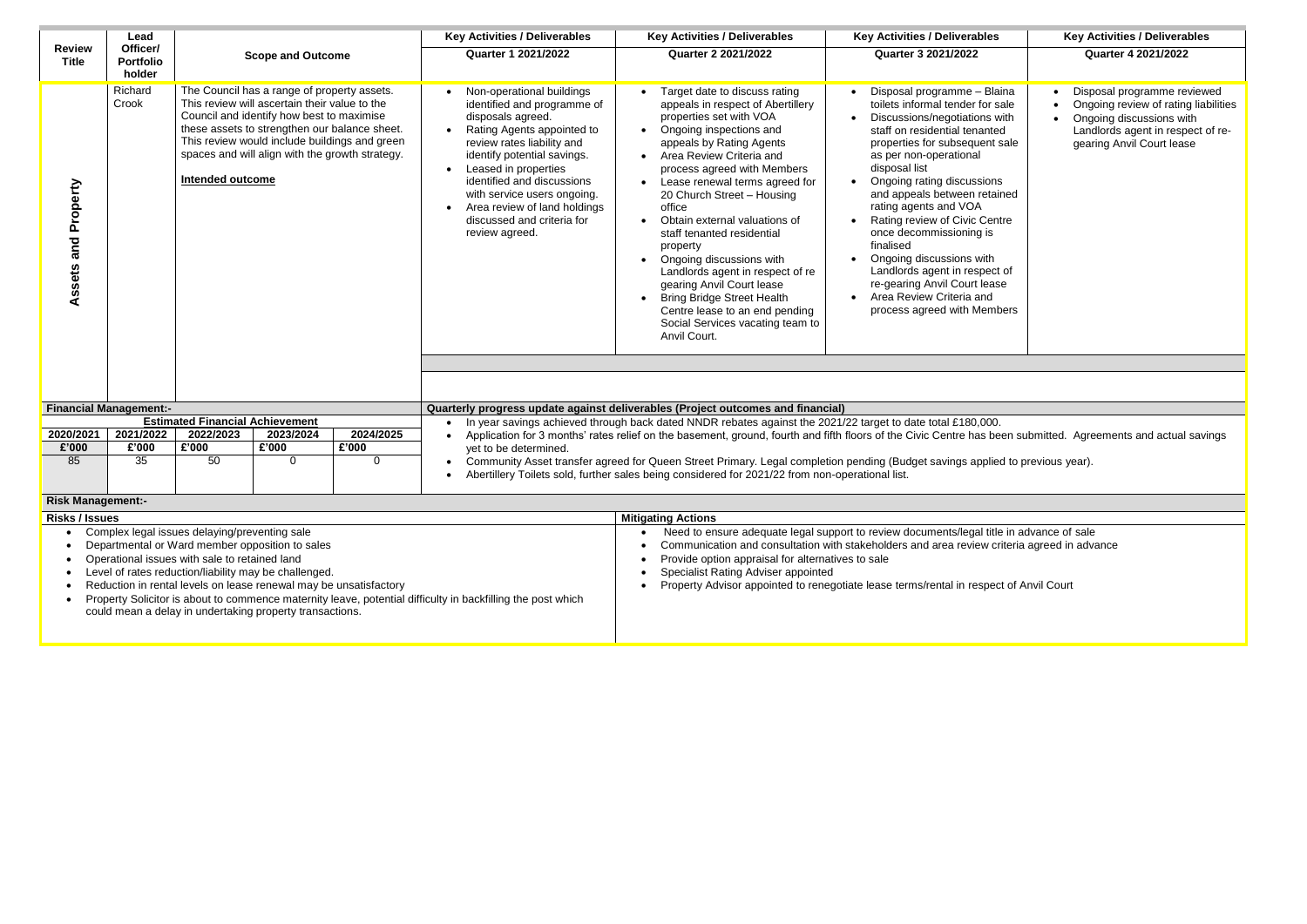| <b>Review</b>                  | <b>Scope and Outcome</b><br>Lead |                                                                                                                                                                                                                                                                                 |             |           |                                                                                                                                                                                                                                                                                                                                                                                                                                                                                            | <b>Key Activities / Deliverables</b>                                                                                                                                                                                                  | <b>Key Activities / Deliverables</b>                                                                                                                                                               | <b>Key Activities / Deliverables</b>                                                                            | <b>Key Activities / Deliverables</b>                                        |  |
|--------------------------------|----------------------------------|---------------------------------------------------------------------------------------------------------------------------------------------------------------------------------------------------------------------------------------------------------------------------------|-------------|-----------|--------------------------------------------------------------------------------------------------------------------------------------------------------------------------------------------------------------------------------------------------------------------------------------------------------------------------------------------------------------------------------------------------------------------------------------------------------------------------------------------|---------------------------------------------------------------------------------------------------------------------------------------------------------------------------------------------------------------------------------------|----------------------------------------------------------------------------------------------------------------------------------------------------------------------------------------------------|-----------------------------------------------------------------------------------------------------------------|-----------------------------------------------------------------------------|--|
| <b>Title</b>                   | Officer/<br><b>Portfolio</b>     |                                                                                                                                                                                                                                                                                 |             |           |                                                                                                                                                                                                                                                                                                                                                                                                                                                                                            | <b>Quarter 1 2021/2022</b>                                                                                                                                                                                                            | <b>Quarter 2 2021/2022</b>                                                                                                                                                                         | <b>Quarter 3 2021/2022</b>                                                                                      | <b>Quarter 4 2021/2022</b>                                                  |  |
|                                | holder                           |                                                                                                                                                                                                                                                                                 |             |           |                                                                                                                                                                                                                                                                                                                                                                                                                                                                                            |                                                                                                                                                                                                                                       |                                                                                                                                                                                                    |                                                                                                                 |                                                                             |  |
| Policy<br>of the MRP<br>Review | Rhian<br>Hayden                  | To undertake a review of the Council's<br>Minimum Revenue Provision (MRP) to<br>determine options available for consideration<br>when determining the optimum MRP strategy<br><b>Intended outcome</b><br>Identification of optimum MRP Strategy for<br><b>Blaenau Gwent CBC</b> |             |           | $\bullet$<br>$\bullet$                                                                                                                                                                                                                                                                                                                                                                                                                                                                     | Review of current MRP<br>policy<br>Review of current<br>methodology applied for<br>supported & unsupported<br>borrowing<br>Identification of options to<br>provide optimum MRP<br>Strategy / comparison of<br>MRP charges for options | Report to Council<br>$\bullet$<br>recommending change to MRP<br>(subject to outcome of findings<br>during Quarter1)<br>Review & update of current<br>asset lives in readiness for<br>policy change | Review & update of current<br>$\bullet$<br>asset lives in readiness for<br>policy change                        | Review & update of current asset<br>lives in readiness for policy<br>change |  |
|                                |                                  |                                                                                                                                                                                                                                                                                 |             |           |                                                                                                                                                                                                                                                                                                                                                                                                                                                                                            |                                                                                                                                                                                                                                       |                                                                                                                                                                                                    |                                                                                                                 |                                                                             |  |
|                                | <b>Financial Management:-</b>    |                                                                                                                                                                                                                                                                                 |             |           |                                                                                                                                                                                                                                                                                                                                                                                                                                                                                            |                                                                                                                                                                                                                                       | Quarterly progress update against deliverables (Project outcomes and financial)                                                                                                                    |                                                                                                                 |                                                                             |  |
|                                | 2021/2022                        | <b>Estimated Financial Achievement</b><br>2022/2023                                                                                                                                                                                                                             | 2023/2024   | 2024/2025 |                                                                                                                                                                                                                                                                                                                                                                                                                                                                                            | Current MRP policy has been reviewed                                                                                                                                                                                                  |                                                                                                                                                                                                    |                                                                                                                 |                                                                             |  |
| 2020/2021<br>£'000             | £'000                            | E'000                                                                                                                                                                                                                                                                           | £'000       | £'000     |                                                                                                                                                                                                                                                                                                                                                                                                                                                                                            |                                                                                                                                                                                                                                       |                                                                                                                                                                                                    | Alternative options for making prudent MRP have been identified & assessment of each option has been undertaken |                                                                             |  |
| $\bf{0}$                       | $\mathbf 0$                      | $1,335*$                                                                                                                                                                                                                                                                        | $\mathbf 0$ | 0         | Proposals to amend MRP Policy considered & supported by Corporate Overview Scrutiny & Executive Committees during July 2021<br>Report has been provided to Audit Wales for their views<br>Proposals to be considered by Council in September 2021 (rearranged due to number of agenda items on July Council agenda)<br>MRP Policy agreed by Council on 25 November 2021.<br>$\bullet$<br>Initial discussions have taken place with Technical Services regarding the review of Asset Lives. |                                                                                                                                                                                                                                       |                                                                                                                                                                                                    |                                                                                                                 |                                                                             |  |
|                                |                                  | *Subject to approval of a change in Policy by Council                                                                                                                                                                                                                           |             |           |                                                                                                                                                                                                                                                                                                                                                                                                                                                                                            |                                                                                                                                                                                                                                       |                                                                                                                                                                                                    |                                                                                                                 |                                                                             |  |
| <b>Risk Management:-</b>       |                                  |                                                                                                                                                                                                                                                                                 |             |           |                                                                                                                                                                                                                                                                                                                                                                                                                                                                                            |                                                                                                                                                                                                                                       |                                                                                                                                                                                                    |                                                                                                                 |                                                                             |  |
| <b>Risks / Issues</b>          |                                  |                                                                                                                                                                                                                                                                                 |             |           |                                                                                                                                                                                                                                                                                                                                                                                                                                                                                            |                                                                                                                                                                                                                                       | <b>Mitigating Actions</b>                                                                                                                                                                          |                                                                                                                 |                                                                             |  |
|                                |                                  | MRP Policy not compliant with guidance                                                                                                                                                                                                                                          |             |           |                                                                                                                                                                                                                                                                                                                                                                                                                                                                                            |                                                                                                                                                                                                                                       | Proposals will be developed with due regard to WG guidance                                                                                                                                         |                                                                                                                 |                                                                             |  |
|                                |                                  |                                                                                                                                                                                                                                                                                 |             |           |                                                                                                                                                                                                                                                                                                                                                                                                                                                                                            |                                                                                                                                                                                                                                       |                                                                                                                                                                                                    |                                                                                                                 |                                                                             |  |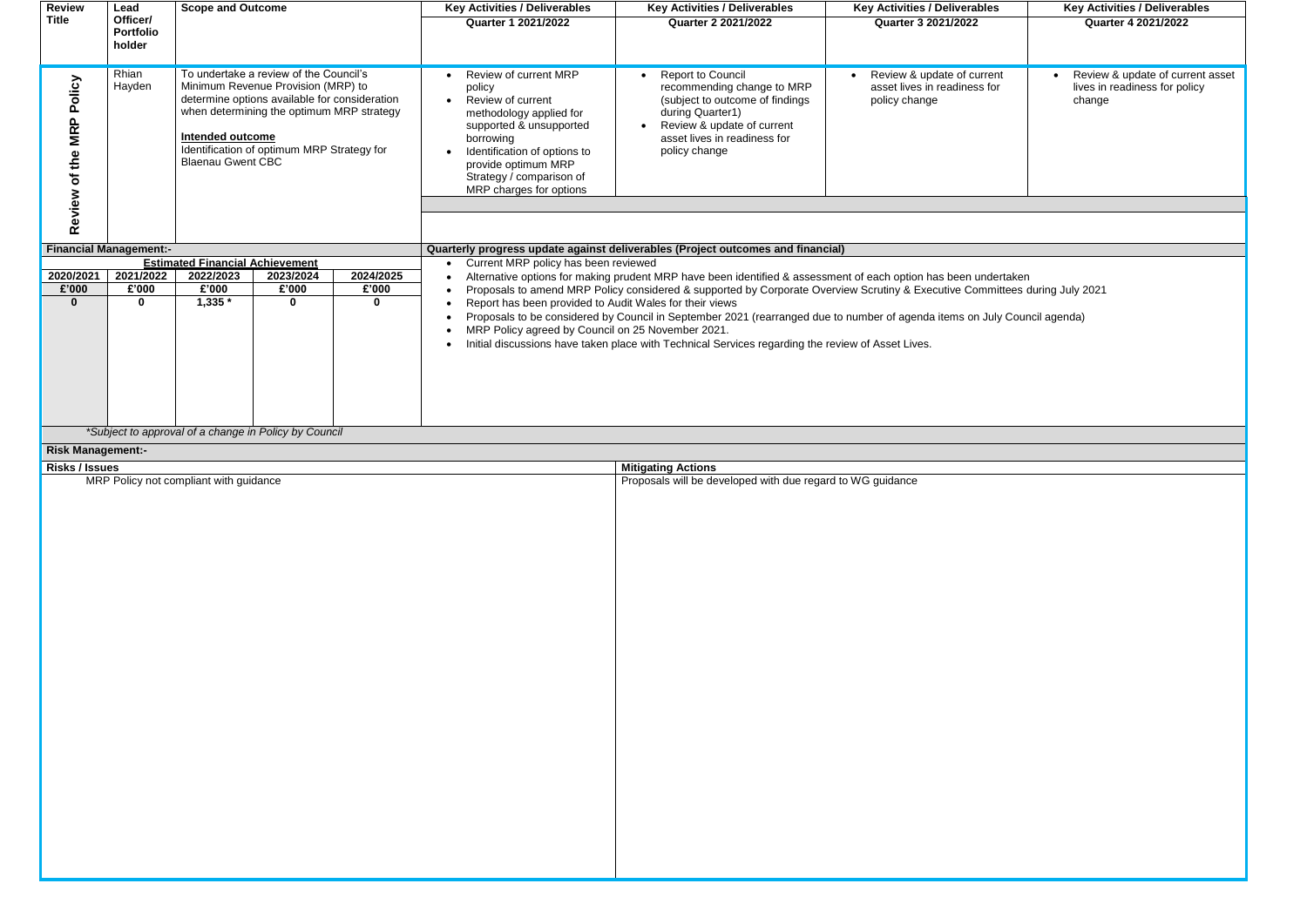| <b>Review</b><br><b>Title</b>                             | Lead<br>Officer/                    | <b>Scope and Outcome</b>                                                                                                                                                                                                                                                                                                                                                                                                                                                                                                                                                                                                                                                                   | <b>Key Activities / Deliverables</b><br><b>Quarter 1 2021/2022</b>                                                                                                                                                                                                                                                                                                                                                                                                                                              | <b>Key Activities / Deliverables</b><br><b>Quarter 2 2021/2022</b>                                                                                                                                                                                                                                                                                                                                                                                                                                                                                                                                                                                                   | <b>Key Activities / Deliverables</b><br>Quarter 3 2021/2022                                                                                                                                                                                                                                                                                                                                   | <b>Key Activities / Deliverables</b><br><b>Quarter 4 2021/2022</b>                                                                                                                                                                                                                                        |  |
|-----------------------------------------------------------|-------------------------------------|--------------------------------------------------------------------------------------------------------------------------------------------------------------------------------------------------------------------------------------------------------------------------------------------------------------------------------------------------------------------------------------------------------------------------------------------------------------------------------------------------------------------------------------------------------------------------------------------------------------------------------------------------------------------------------------------|-----------------------------------------------------------------------------------------------------------------------------------------------------------------------------------------------------------------------------------------------------------------------------------------------------------------------------------------------------------------------------------------------------------------------------------------------------------------------------------------------------------------|----------------------------------------------------------------------------------------------------------------------------------------------------------------------------------------------------------------------------------------------------------------------------------------------------------------------------------------------------------------------------------------------------------------------------------------------------------------------------------------------------------------------------------------------------------------------------------------------------------------------------------------------------------------------|-----------------------------------------------------------------------------------------------------------------------------------------------------------------------------------------------------------------------------------------------------------------------------------------------------------------------------------------------------------------------------------------------|-----------------------------------------------------------------------------------------------------------------------------------------------------------------------------------------------------------------------------------------------------------------------------------------------------------|--|
|                                                           | <b>Portfolio</b><br>holder          |                                                                                                                                                                                                                                                                                                                                                                                                                                                                                                                                                                                                                                                                                            |                                                                                                                                                                                                                                                                                                                                                                                                                                                                                                                 |                                                                                                                                                                                                                                                                                                                                                                                                                                                                                                                                                                                                                                                                      |                                                                                                                                                                                                                                                                                                                                                                                               |                                                                                                                                                                                                                                                                                                           |  |
|                                                           | Lead                                |                                                                                                                                                                                                                                                                                                                                                                                                                                                                                                                                                                                                                                                                                            | <b>Key Activities / Deliverables</b>                                                                                                                                                                                                                                                                                                                                                                                                                                                                            | <b>Key Activities / Deliverables</b>                                                                                                                                                                                                                                                                                                                                                                                                                                                                                                                                                                                                                                 | <b>Key Activities / Deliverables</b>                                                                                                                                                                                                                                                                                                                                                          | <b>Key Activities / Deliverables</b>                                                                                                                                                                                                                                                                      |  |
| <b>Review</b><br><b>Title</b>                             | Officer/<br><b>Portfolio</b>        | <b>Scope and Outcome</b>                                                                                                                                                                                                                                                                                                                                                                                                                                                                                                                                                                                                                                                                   | <b>Quarter 1 2021/2022</b>                                                                                                                                                                                                                                                                                                                                                                                                                                                                                      | <b>Quarter 2 2021/2022</b>                                                                                                                                                                                                                                                                                                                                                                                                                                                                                                                                                                                                                                           | Quarter 3 2021/2022                                                                                                                                                                                                                                                                                                                                                                           | <b>Quarter 4 2021/2022</b>                                                                                                                                                                                                                                                                                |  |
| delivery<br>service<br>pq<br>ത<br>place<br>work<br>Future | holder<br>Michelle<br><b>Morris</b> | This is a new Strategic Business Review that<br>merges the previous business review on<br>customer experience and the business review<br>on workplace transformation.<br>The impact of the pandemic has force the<br>organisation to think radically about how and<br>where it will deliver services to the communities<br>in Blaenau Gwent. This Programme includes:<br>New Operating Model;<br>$\bullet$<br>Community Hubs to improve customer<br>access to council services;<br>Democratic Hub at the General Offices for<br>$\bullet$<br>formal Council business;<br>Permanent vacation of Civic Centre and<br>move to Agile Working Model based on<br>remaining office accommodation; | <b>Establish Programme</b><br>Governance<br>Open new Democratic Hub<br>and pilot agile meeting<br>model<br>Open new Community Hubs<br>Commence project to<br>decommission Civic Centre<br>Agree new Agile Working<br>$\bullet$<br>Policy<br>Commence leadership<br>development to support new<br>working arrangements<br>Complete consultation with<br>all staff moving to home or<br>agile working and agree<br>variation to contracts<br><b>Complete Communication</b><br>Plan to support change<br>programme | <b>Commence full Council Diary</b><br>using new agile meeting<br>arrangements (in line with<br>relaxation of covid restrictions)<br>Continue to develop the<br>Community Hubs to broaden the<br>services delivered - Phase 2<br>completed<br>Design and procurement of<br>Anvil Court refurbishment - in<br>progress<br>Commenced return to the office<br>(in line with WG Guidance)<br>• Revision to the application of the<br>Mileage Allowance - Completed<br>Continued to progress decant of<br><b>Civic Centre</b><br><b>Records Management</b><br>progressing well with disposal<br>and retention in line with policy<br>Leadership Development -<br>Commenced | Complete establishment of<br>new Democratic Hub<br>Continue to develop the<br>Community Hubs - Phase 3<br>Complete decant from Civic<br>Centre<br>Progress with the<br>refurbishment of Anvil Court in<br>line with agreed plan<br>Masterplan for the<br>redevelopment of the site<br>completed and agreed<br>Complete Leadership<br>Seminars to support move to<br>new working arrangements. | Civic Centre decanted and<br>decommissioned, tender ret<br>and awaiting award of contr<br>• Community Hubs & Democr<br>operating BAU - within Cov<br>restrictions<br>Progress with the refurbishn<br>of Anvil Court in line with ag<br>plan<br>Achieve full financial saving<br>support 2022/23 Revenue B |  |
|                                                           | <b>Financial Management:-</b>       | <b>Estimated Financial Achievement</b>                                                                                                                                                                                                                                                                                                                                                                                                                                                                                                                                                                                                                                                     |                                                                                                                                                                                                                                                                                                                                                                                                                                                                                                                 | Quarterly progress update against deliverables (Project outcomes and financial)                                                                                                                                                                                                                                                                                                                                                                                                                                                                                                                                                                                      |                                                                                                                                                                                                                                                                                                                                                                                               |                                                                                                                                                                                                                                                                                                           |  |
| 2020/2021<br>£'000<br>50                                  | 2021/2022<br>£'000<br>$\Omega$      | 2022/2023<br>2023/2024<br>2024/2025<br>£'000<br>£'000<br>£'000<br>400<br>0<br>$\Omega$                                                                                                                                                                                                                                                                                                                                                                                                                                                                                                                                                                                                     | Programme on-target for Quarter 2 deliverables;<br>Democratic Hub now operational;<br>Community Hubs now in Phase 3 of delivery;                                                                                                                                                                                                                                                                                                                                                                                | Change in Out of Hours service delivery to a local provider - completed;<br>Leadership support in progress to assist in moving to new agile working model;                                                                                                                                                                                                                                                                                                                                                                                                                                                                                                           |                                                                                                                                                                                                                                                                                                                                                                                               |                                                                                                                                                                                                                                                                                                           |  |
| <b>Risk Management:-</b>                                  |                                     |                                                                                                                                                                                                                                                                                                                                                                                                                                                                                                                                                                                                                                                                                            |                                                                                                                                                                                                                                                                                                                                                                                                                                                                                                                 |                                                                                                                                                                                                                                                                                                                                                                                                                                                                                                                                                                                                                                                                      |                                                                                                                                                                                                                                                                                                                                                                                               |                                                                                                                                                                                                                                                                                                           |  |
| <b>Risks / Issues</b>                                     | price of goods and services         | Delays to the final decommissioning of civic centre due to the need to relocate IT Servers to new host and<br>the impact of global supplies shortage<br>Risk of increased costs from procurement activity due to pressures within the economy and the increasing<br>Impact on staff well-being from the return to the workplace                                                                                                                                                                                                                                                                                                                                                            |                                                                                                                                                                                                                                                                                                                                                                                                                                                                                                                 | <b>Mitigating Actions</b><br>Tenders being developed for issuing early in 2022<br>occupational health                                                                                                                                                                                                                                                                                                                                                                                                                                                                                                                                                                | Risk being managed and removal of servers prioritised for January 2022<br>Continue to comply with Covid restrictions in the workplace, ensure risk assessments are in place, leadership<br>development and support to ensure managers understand their role in supporting staff, provision of support via                                                                                     |                                                                                                                                                                                                                                                                                                           |  |
|                                                           |                                     |                                                                                                                                                                                                                                                                                                                                                                                                                                                                                                                                                                                                                                                                                            |                                                                                                                                                                                                                                                                                                                                                                                                                                                                                                                 |                                                                                                                                                                                                                                                                                                                                                                                                                                                                                                                                                                                                                                                                      |                                                                                                                                                                                                                                                                                                                                                                                               |                                                                                                                                                                                                                                                                                                           |  |

| les                                                         | <b>Key Activities / Deliverables</b><br><b>Quarter 4 2021/2022</b>                                                                                                                                                                                                                                                                               |
|-------------------------------------------------------------|--------------------------------------------------------------------------------------------------------------------------------------------------------------------------------------------------------------------------------------------------------------------------------------------------------------------------------------------------|
| les                                                         | <b>Key Activities / Deliverables</b><br><b>Quarter 4 2021/2022</b>                                                                                                                                                                                                                                                                               |
| t of<br>เรe 3<br>Civic<br>Court in<br>te<br>ove to<br>ents. | Civic Centre decanted and<br>decommissioned, tender returned<br>and awaiting award of contract<br><b>Community Hubs &amp; Democratic</b><br>operating BAU - within Covid<br>restrictions<br>Progress with the refurbishment<br>of Anvil Court in line with agreed<br>plan<br>Achieve full financial savings to<br>support 2022/23 Revenue Budget |
|                                                             |                                                                                                                                                                                                                                                                                                                                                  |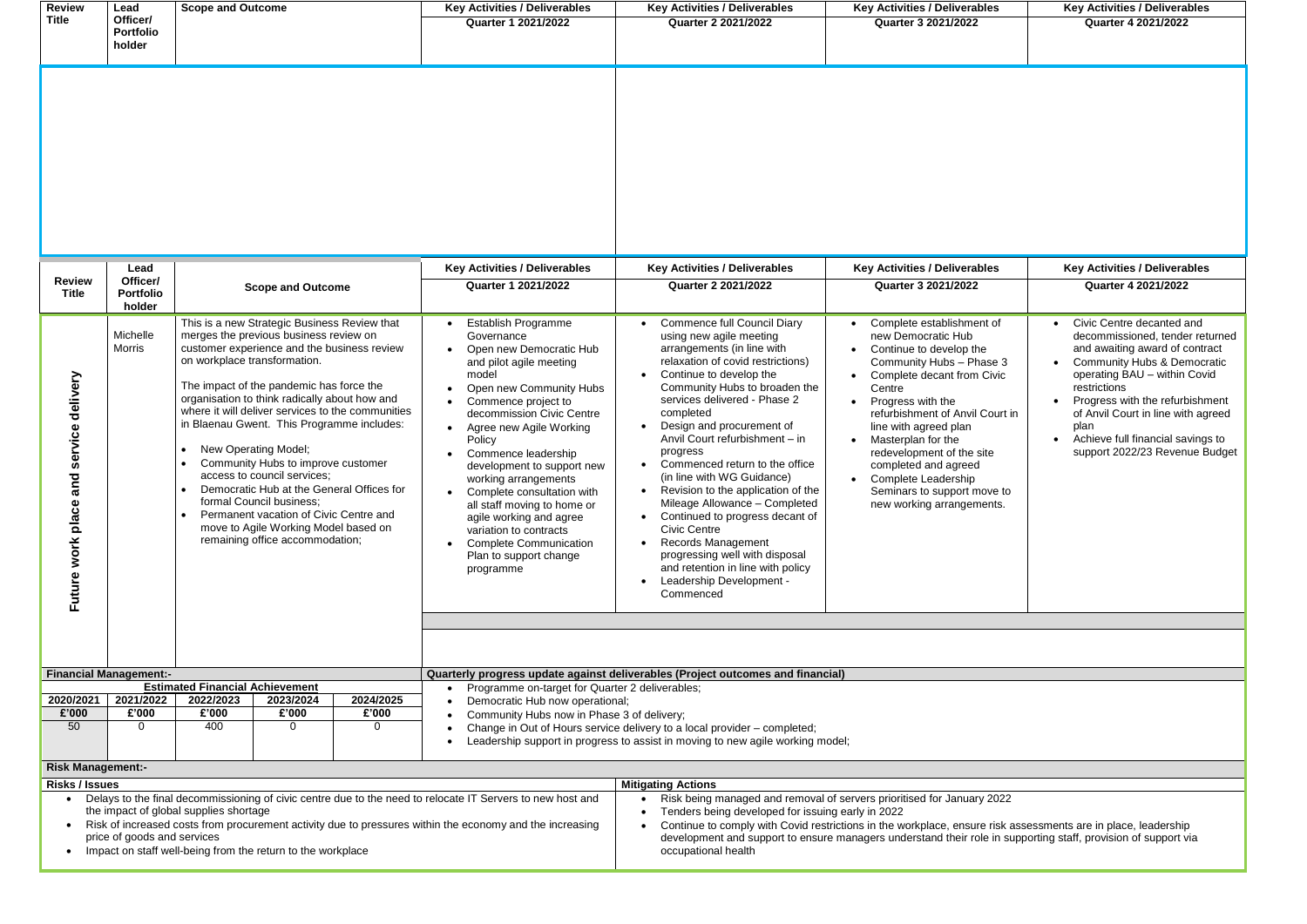| <b>Review</b><br><b>Title</b> | Lead<br>Officer/           | <b>Scope and Outcome</b>                                                                                                                                                                                                                                                                                                                                                                                                                                                                                                                                                                                                                                                                                                                            |              |              | <b>Key Activities / Deliverables</b><br>Quarter 1 2021/2022                                                                                                                                                                                                                                                   | <b>Key Activities / Deliverables</b><br><b>Quarter 2 2021/2022</b>                                                                                                                                                                                                                                                                                                                                                                                                                                                                                                                                                                                                                                                                                                                                                                                                                                                                                                                                                                                                                                                                                                                                                                                                                             | <b>Key Activities / Deliverables</b><br>Quarter 3 2021/2022                                                                                                | <b>Key Activities / Deliverables</b><br><b>Quarter 4 2021/2022</b> |  |  |  |
|-------------------------------|----------------------------|-----------------------------------------------------------------------------------------------------------------------------------------------------------------------------------------------------------------------------------------------------------------------------------------------------------------------------------------------------------------------------------------------------------------------------------------------------------------------------------------------------------------------------------------------------------------------------------------------------------------------------------------------------------------------------------------------------------------------------------------------------|--------------|--------------|---------------------------------------------------------------------------------------------------------------------------------------------------------------------------------------------------------------------------------------------------------------------------------------------------------------|------------------------------------------------------------------------------------------------------------------------------------------------------------------------------------------------------------------------------------------------------------------------------------------------------------------------------------------------------------------------------------------------------------------------------------------------------------------------------------------------------------------------------------------------------------------------------------------------------------------------------------------------------------------------------------------------------------------------------------------------------------------------------------------------------------------------------------------------------------------------------------------------------------------------------------------------------------------------------------------------------------------------------------------------------------------------------------------------------------------------------------------------------------------------------------------------------------------------------------------------------------------------------------------------|------------------------------------------------------------------------------------------------------------------------------------------------------------|--------------------------------------------------------------------|--|--|--|
|                               | <b>Portfolio</b><br>holder |                                                                                                                                                                                                                                                                                                                                                                                                                                                                                                                                                                                                                                                                                                                                                     |              |              |                                                                                                                                                                                                                                                                                                               |                                                                                                                                                                                                                                                                                                                                                                                                                                                                                                                                                                                                                                                                                                                                                                                                                                                                                                                                                                                                                                                                                                                                                                                                                                                                                                |                                                                                                                                                            |                                                                    |  |  |  |
| Strategy<br>owth<br>Ō         | Richard<br>Crook           | Our Growth Strategy involves a programme of<br>housing development that will see an impact on<br>our revenue streams through increase Council<br>Tax. This will contribute to the MTFS and is a<br>critical element of building strong communities.<br>Intended outcome<br>To bring back into use 5-10% of vacant<br>properties per annum (circa 40)<br>To support the delivery of circa 400 new<br>houses by 2023<br>To increase the economic competitiveness<br>of Blaenau Gwent in the 2022 UKCI<br>To secure £548,000 pa into the local<br>economy with 100 households<br>attracted/retained in BG<br>To implement water and wind turbines to<br>generate 3.6 mW and £2.5m of investment<br>To have commenced an investment<br>portfolio for BG |              |              | Promote housing sites for<br>private development<br>Continue to administer loans<br>and grants for vacant<br>properties (post covid)<br>Work through planning<br>process on housing sites<br>SAB issues - address (Davies,<br>Works)<br>Delivery programme for EV<br>School site, to inform build<br>out rate | Appoint new vacant property<br>officer<br>Begin 'investment portfolio'<br>with Industrial Units review<br>Silent Valley wind turbine<br>scoping and planning<br>Lovell's site 65% built 50% sold<br>Persimmon site starts build<br>SUDs scheme approved for<br>Davies site<br>Stage 2 decision on Ashvale<br>Planning/SABS Northgate<br>Delivery programme Northgate<br>Development brief Civic Centre                                                                                                                                                                                                                                                                                                                                                                                                                                                                                                                                                                                                                                                                                                                                                                                                                                                                                         | Informal launch Energy<br>Prospectus linked to COP26<br><b>CCR</b> approval for Tredegar?<br>Completion of Golwg Y Bryn<br><b>Completion of Greenacres</b> |                                                                    |  |  |  |
| <b>Financial Management:-</b> |                            |                                                                                                                                                                                                                                                                                                                                                                                                                                                                                                                                                                                                                                                                                                                                                     |              |              |                                                                                                                                                                                                                                                                                                               | Quarterly progress update against deliverables (Project outcomes and financial)                                                                                                                                                                                                                                                                                                                                                                                                                                                                                                                                                                                                                                                                                                                                                                                                                                                                                                                                                                                                                                                                                                                                                                                                                |                                                                                                                                                            |                                                                    |  |  |  |
| 2020/2021                     | 2021/2022                  | <b>Estimated Financial Achievement</b><br>2022/2023                                                                                                                                                                                                                                                                                                                                                                                                                                                                                                                                                                                                                                                                                                 | 2023/2024    | 2024/2025    | 21/22 Q1 and Q2 updates:                                                                                                                                                                                                                                                                                      |                                                                                                                                                                                                                                                                                                                                                                                                                                                                                                                                                                                                                                                                                                                                                                                                                                                                                                                                                                                                                                                                                                                                                                                                                                                                                                |                                                                                                                                                            |                                                                    |  |  |  |
| £'000<br>184                  | £'000<br>230               | £'000<br>300                                                                                                                                                                                                                                                                                                                                                                                                                                                                                                                                                                                                                                                                                                                                        | £'000<br>100 | £'000<br>100 | the development £142k.<br>development £316k.                                                                                                                                                                                                                                                                  | Golwg Y Bryn - £16.8 million Lovell development of 100 homes (70 open market, 30 affordable). During Q1 12 OM and 9 SR units completed, which brings the<br>number of units to date to 77 completed, 68 of which are open market. The development will be completed during Q2. Max Council Tax return associated with<br>Carn Y Cefn – £29million Persimmon development of 277 homes (222 private, 55 affordable). The development is onsite, show home will open Q3, first homes<br>occupied Q2 22/23. Annual build target 30 units (up to 50 depending on sales demand). 5 phase development. Max Council Tax return associated with the<br>Northgate - 56 homes (51 open market, 5 affordable). Anticipated start on site Q3 21/22. The first homes will be completed Q1/Q2 2022/23. Annual build rate<br>25 - 30 per/annum, 2 year build programme. Max Council Tax return associated with the development £108k.<br>Ashvale – Circa 70 homes (63 open market, 7 affordable). Dependent on CCR funding (determination Q3) and subject to contract Max Council Tax return<br>associated with the development £120k.<br>*max CT return does not make consideration to any applied discounts, working assumption is 80% paying full CT tax and relates to open market homes (not social rent) |                                                                                                                                                            |                                                                    |  |  |  |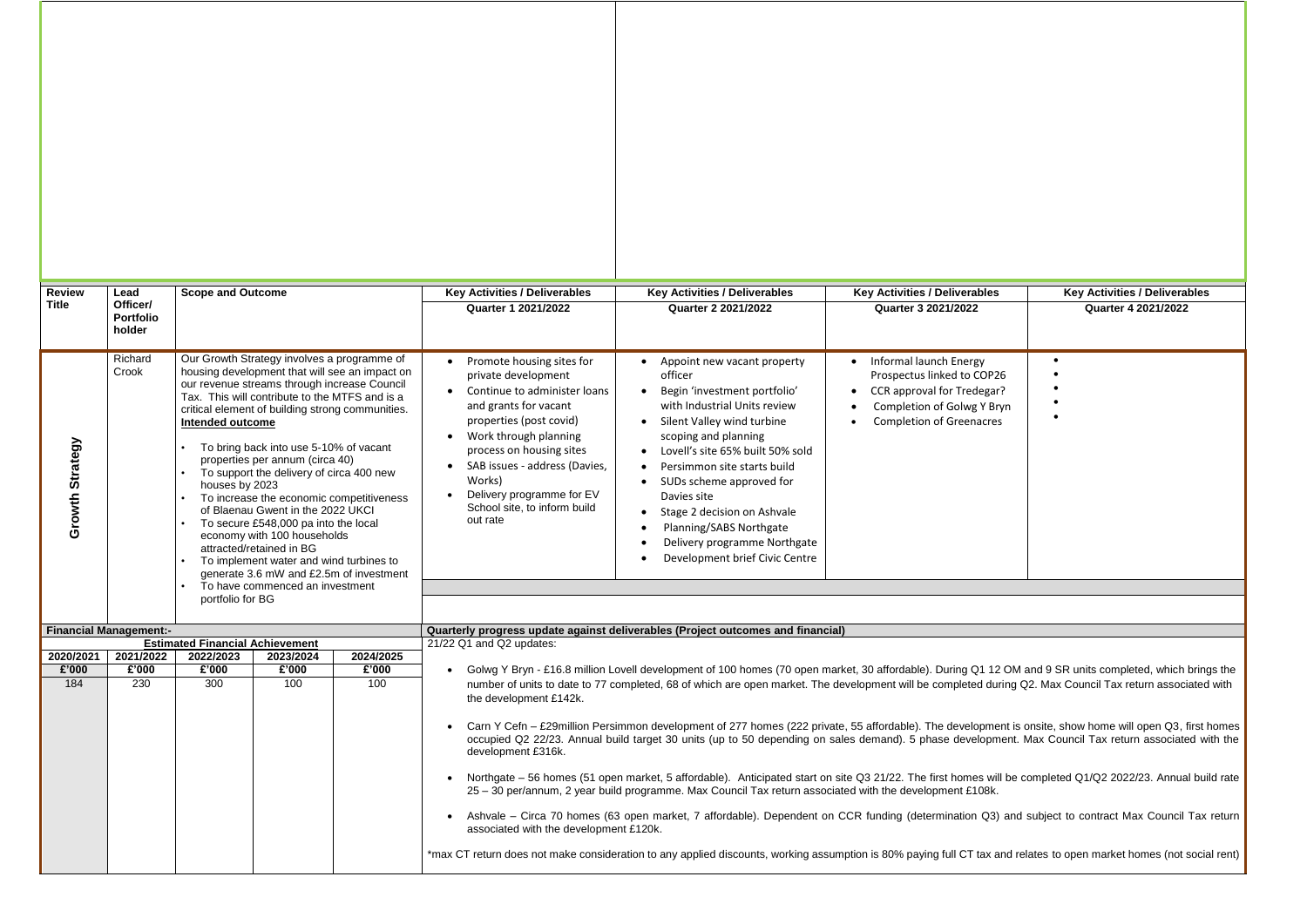| Q3<br>ime to bring forward the site.                                                              |                                                                                                                                                                                                            |  |  |  |  |  |  |
|---------------------------------------------------------------------------------------------------|------------------------------------------------------------------------------------------------------------------------------------------------------------------------------------------------------------|--|--|--|--|--|--|
|                                                                                                   | erty was completed and brought back into use.                                                                                                                                                              |  |  |  |  |  |  |
|                                                                                                   |                                                                                                                                                                                                            |  |  |  |  |  |  |
|                                                                                                   |                                                                                                                                                                                                            |  |  |  |  |  |  |
| appropriate                                                                                       |                                                                                                                                                                                                            |  |  |  |  |  |  |
|                                                                                                   | nd strategies e.g. LDP/Empty Property                                                                                                                                                                      |  |  |  |  |  |  |
|                                                                                                   |                                                                                                                                                                                                            |  |  |  |  |  |  |
|                                                                                                   |                                                                                                                                                                                                            |  |  |  |  |  |  |
|                                                                                                   |                                                                                                                                                                                                            |  |  |  |  |  |  |
| es                                                                                                | <b>Key Activities / Deliverables</b>                                                                                                                                                                       |  |  |  |  |  |  |
|                                                                                                   | <b>Quarter 4 2021/2022</b>                                                                                                                                                                                 |  |  |  |  |  |  |
| яÌ<br>ry of<br>RA<br>G                                                                            | Complete 4th RA<br>All Transitions to be completed to<br>inform high level action plan<br>Monitor/Progress delivery of<br>actions from completed RA<br>Annual Progress Report to be<br>reported to Council |  |  |  |  |  |  |
|                                                                                                   |                                                                                                                                                                                                            |  |  |  |  |  |  |
|                                                                                                   |                                                                                                                                                                                                            |  |  |  |  |  |  |
|                                                                                                   |                                                                                                                                                                                                            |  |  |  |  |  |  |
|                                                                                                   |                                                                                                                                                                                                            |  |  |  |  |  |  |
|                                                                                                   |                                                                                                                                                                                                            |  |  |  |  |  |  |
| change funding model to support this work<br>sure that the organisation builds a more sustainable |                                                                                                                                                                                                            |  |  |  |  |  |  |
| is and ensure the Council only invests in low carbon                                              |                                                                                                                                                                                                            |  |  |  |  |  |  |

| <b>Risk Management:-</b><br><b>Risks / Issues</b> | Supply outstrips demand                            | SABS decisions causing delays on development<br>Escalating material costs associated with development                                                                                                                                                                     |              | Internal staff resources e.g. planning to make determination on applications<br>Increasing house prices/demand - potential stall to the upward trend | $\bullet$<br>$\bullet$<br>$\bullet$                                                                                                                                                                                                                                                                                           | Civic Centre framework being prepared by the Urbanists to inform the development brief to be developed in Q3<br>Nantyglo School Site; members briefing to be scheduled for Q3 to outline a proposed development programme to bring forward the site.<br>12 'Empty Property Grants' received approval in Q1, which amount to the value of £287,963.44 and 1 property was completed and brought back into use.<br>2 Houses to Homes applications were approved and amounted to a total of £50,000.<br><b>Mitigating Actions</b><br>Ongoing discussions with the SAB approving body and developers<br>Contingency with funding applications<br>Monitoring activity and close liaison with developers | Positive uplift in Social Housing Grant to assist development where appropriate<br>Development programme considered alongside wider policy docs and strategies e.g. LDP/Empty Property |                                                                                                                                                                                                                                                 |
|---------------------------------------------------|----------------------------------------------------|---------------------------------------------------------------------------------------------------------------------------------------------------------------------------------------------------------------------------------------------------------------------------|--------------|------------------------------------------------------------------------------------------------------------------------------------------------------|-------------------------------------------------------------------------------------------------------------------------------------------------------------------------------------------------------------------------------------------------------------------------------------------------------------------------------|---------------------------------------------------------------------------------------------------------------------------------------------------------------------------------------------------------------------------------------------------------------------------------------------------------------------------------------------------------------------------------------------------------------------------------------------------------------------------------------------------------------------------------------------------------------------------------------------------------------------------------------------------------------------------------------------------|----------------------------------------------------------------------------------------------------------------------------------------------------------------------------------------|-------------------------------------------------------------------------------------------------------------------------------------------------------------------------------------------------------------------------------------------------|
|                                                   |                                                    |                                                                                                                                                                                                                                                                           |              |                                                                                                                                                      |                                                                                                                                                                                                                                                                                                                               |                                                                                                                                                                                                                                                                                                                                                                                                                                                                                                                                                                                                                                                                                                   |                                                                                                                                                                                        |                                                                                                                                                                                                                                                 |
| <b>Review</b><br><b>Title</b>                     | Lead<br>Officer/<br><b>Portfolio</b><br>holder     | <b>Scope and Outcome</b>                                                                                                                                                                                                                                                  |              |                                                                                                                                                      | <b>Key Activities / Deliverables</b><br><b>Quarter 1 2021/2022</b>                                                                                                                                                                                                                                                            | <b>Key Activities / Deliverables</b><br><b>Quarter 2 2021/2022</b>                                                                                                                                                                                                                                                                                                                                                                                                                                                                                                                                                                                                                                | <b>Key Activities / Deliverables</b><br><b>Quarter 3 2021/2022</b>                                                                                                                     | <b>Key Activities / Deliverables</b><br><b>Quarter 4 2021/2022</b>                                                                                                                                                                              |
| Carbon<br>No7                                     | Michelle<br>Morris                                 | Develop a Low Carbon Plan which sets out an<br>ambitious vision and targets for BG to become a<br>Low Carbon Borough and supports the<br>corporate objectives of being a more Efficient<br>Council and Strong & Environmentally Smart<br>Communities.<br>Intended outcome |              |                                                                                                                                                      | Readiness Assessment (RA)<br>- Transport (Direct)<br>complete<br>Response to BG Climate<br>Assembly findings complete<br>Agree high level timeline for<br>RA for all Transitions                                                                                                                                              | Monitoring Report to Scrutiny<br>Committee<br>Monitor/Progress delivery of<br>actions from RA - Transport<br>(Direct)<br>Complete 2 <sup>nd</sup> RA<br><b>Council Report Template</b><br>updated to ensure CC impact<br>taken into account in all reports                                                                                                                                                                                                                                                                                                                                                                                                                                        | Complete 3rd RA<br><b>Annual Report to Council</b><br>Monitor/Progress delivery of<br>actions from completed RA<br>First annual report to WG<br>completed                              | Complete 4th RA<br>All Transitions to be completed to<br>inform high level action plan<br>Monitor/Progress delivery of<br>actions from completed RA<br>Annual Progress Report to be<br>reported to Council                                      |
| <b>Financial Management:-</b>                     |                                                    |                                                                                                                                                                                                                                                                           |              |                                                                                                                                                      |                                                                                                                                                                                                                                                                                                                               | Quarterly progress update against deliverables (Project outcomes and financial)                                                                                                                                                                                                                                                                                                                                                                                                                                                                                                                                                                                                                   |                                                                                                                                                                                        |                                                                                                                                                                                                                                                 |
|                                                   |                                                    | <b>Estimated Financial Achievement</b>                                                                                                                                                                                                                                    |              |                                                                                                                                                      | Quarter 3 actions on target                                                                                                                                                                                                                                                                                                   |                                                                                                                                                                                                                                                                                                                                                                                                                                                                                                                                                                                                                                                                                                   |                                                                                                                                                                                        |                                                                                                                                                                                                                                                 |
| 2020/2021                                         | 2021/2022                                          | 2022/2023                                                                                                                                                                                                                                                                 | 2023/2024    | 2024/2025                                                                                                                                            |                                                                                                                                                                                                                                                                                                                               |                                                                                                                                                                                                                                                                                                                                                                                                                                                                                                                                                                                                                                                                                                   |                                                                                                                                                                                        |                                                                                                                                                                                                                                                 |
| £'000<br>138                                      | £'000<br>$\mathbf{0}$                              | £'000<br>200                                                                                                                                                                                                                                                              | £'000<br>200 | £'000<br>200                                                                                                                                         |                                                                                                                                                                                                                                                                                                                               |                                                                                                                                                                                                                                                                                                                                                                                                                                                                                                                                                                                                                                                                                                   |                                                                                                                                                                                        |                                                                                                                                                                                                                                                 |
| <b>Risk Management:-</b>                          |                                                    |                                                                                                                                                                                                                                                                           |              |                                                                                                                                                      |                                                                                                                                                                                                                                                                                                                               |                                                                                                                                                                                                                                                                                                                                                                                                                                                                                                                                                                                                                                                                                                   |                                                                                                                                                                                        |                                                                                                                                                                                                                                                 |
| <b>Risks / Issues</b>                             |                                                    |                                                                                                                                                                                                                                                                           |              |                                                                                                                                                      |                                                                                                                                                                                                                                                                                                                               | <b>Mitigating Actions</b>                                                                                                                                                                                                                                                                                                                                                                                                                                                                                                                                                                                                                                                                         |                                                                                                                                                                                        |                                                                                                                                                                                                                                                 |
| neutral                                           | carbon neutral council<br>carbon neutral buildings |                                                                                                                                                                                                                                                                           |              |                                                                                                                                                      | New investment may be required to ensure that actions can be progressed to support transition to carbon<br>Need to ensure that policy development/service re-design is under-pinned by the principles of achieving<br>Capital Programme needs to support delivery through investment in the right designs and technology e.g. | future<br>or carbon free solutions                                                                                                                                                                                                                                                                                                                                                                                                                                                                                                                                                                                                                                                                | RA need to identify funding gaps/opportunities or where we need to change funding model to support this work                                                                           | All Committee Reports to identify impact on carbon emissions to ensure that the organisation builds a more sustainable<br>All investment decisions need to include impact on carbon emissions and ensure the Council only invests in low carbon |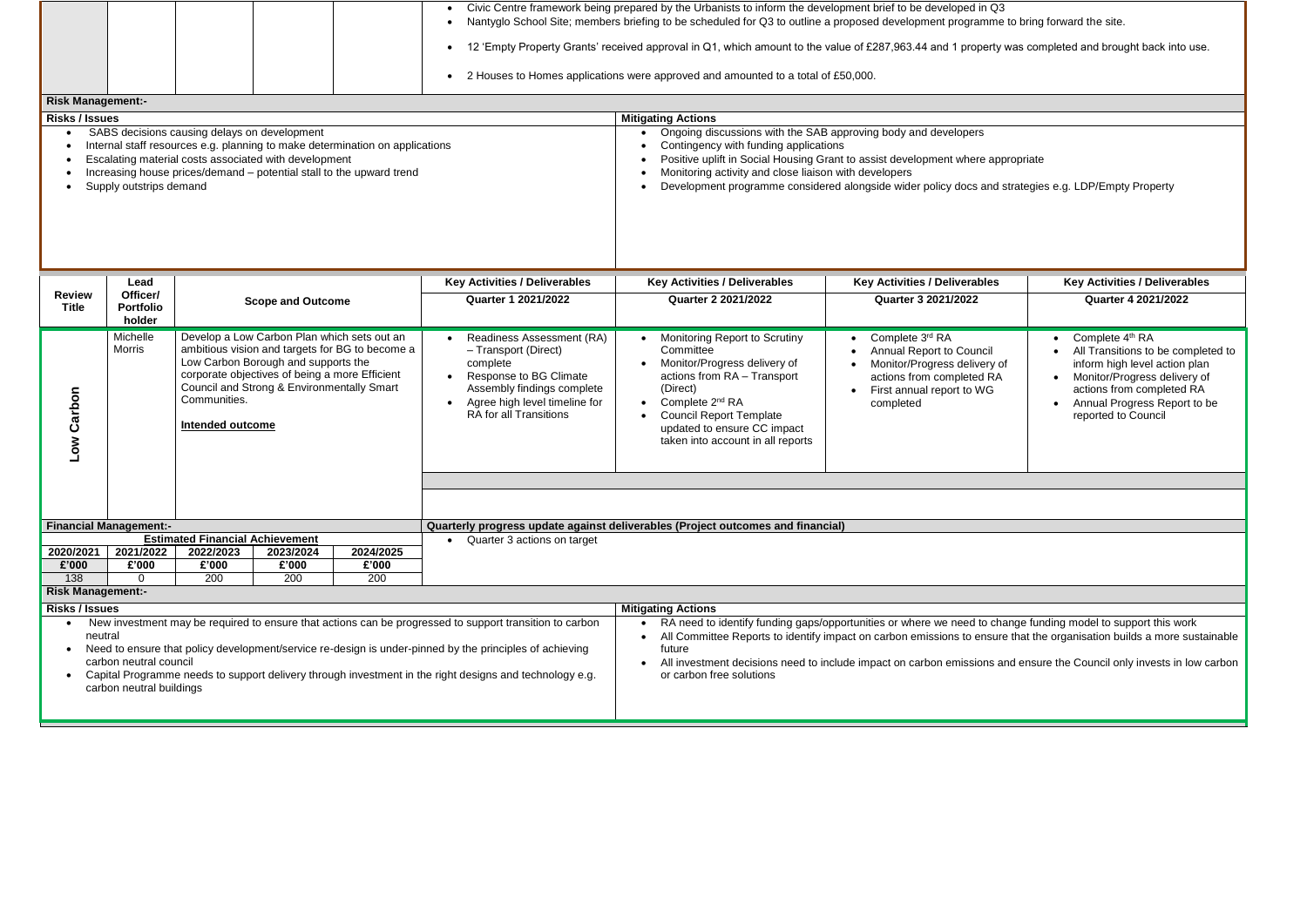|                                           | Lead                                                        |                                                                                                                                                                                                                                                                                                                                                                                                                                                                                                                                                                                                                                                                                                                                                                                                            | <b>Key Activities / Deliverables</b>                                                                                                                                                         | <b>Key Activities / Deliverables</b>                                                                                                              | <b>Key Activities / Deliverables</b>                                                                                      | <b>Key Activities / Deliverables</b>                                                |
|-------------------------------------------|-------------------------------------------------------------|------------------------------------------------------------------------------------------------------------------------------------------------------------------------------------------------------------------------------------------------------------------------------------------------------------------------------------------------------------------------------------------------------------------------------------------------------------------------------------------------------------------------------------------------------------------------------------------------------------------------------------------------------------------------------------------------------------------------------------------------------------------------------------------------------------|----------------------------------------------------------------------------------------------------------------------------------------------------------------------------------------------|---------------------------------------------------------------------------------------------------------------------------------------------------|---------------------------------------------------------------------------------------------------------------------------|-------------------------------------------------------------------------------------|
| <b>Review</b><br><b>Title</b>             | Officer/<br><b>Scope and Outcome</b><br>Portfolio<br>holder |                                                                                                                                                                                                                                                                                                                                                                                                                                                                                                                                                                                                                                                                                                                                                                                                            | <b>Quarter 1 2021/2022</b>                                                                                                                                                                   | <b>Quarter 2 2021/2022</b>                                                                                                                        | Quarter 3 2021/2022                                                                                                       | <b>Quarter 4 2021/2022</b>                                                          |
| grants<br>external<br>$\mathbf{b}$<br>Use | Bernadette<br>Elias                                         | Scope of the Review<br>This strategic business review is concerned with<br>deployment of additional grant funding that is<br>available to the council and its partners. It is<br>estimated that the organisation receives<br>approximately £22m additional funding to<br>support our priorities. This review will explore<br>how the grants are utilised across the council to<br>deliver outcomes for our residents.<br>This review will also consider the impact of the<br>removal of these grants and the risk placed on<br>core funding.<br><b>Intended outcome</b><br>Better organisational oversight of how<br>$\bullet$<br>grants support our corporate priority<br>areas.<br>Clearer lines of accountability with<br>identified leads to ensure delivery of<br>intended outcomes and management of | Start Review and update of<br>the grants register with<br>resource colleagues<br>Initial scoping for review of<br>$\bullet$<br>Regeneration grants with<br>service and finance<br>colleagues | Updated grants register on<br>SCCB agenda and presented<br>quarterly to keep organisational<br>oversight<br>Finalise and agree scope for<br>Regen | Findings from review of<br>$\bullet$<br>Regen presented to SCCB<br>Quarterly reporting of grants<br>$\bullet$<br>register | Quarterly reporting of grants<br>register<br>Focus of next phase of revie<br>agreed |
|                                           |                                                             | risk to core funding.                                                                                                                                                                                                                                                                                                                                                                                                                                                                                                                                                                                                                                                                                                                                                                                      |                                                                                                                                                                                              |                                                                                                                                                   |                                                                                                                           |                                                                                     |
|                                           |                                                             | Quarterly progress update against deliverables (Project outcomes)                                                                                                                                                                                                                                                                                                                                                                                                                                                                                                                                                                                                                                                                                                                                          |                                                                                                                                                                                              |                                                                                                                                                   |                                                                                                                           |                                                                                     |
| $\bullet$                                 |                                                             | Updating of the Grants Register is still work in progress due to other priority work. anticipated this work will now progress during quarter 4<br>An initial meeting has taken place with Regeneration Service area to scope out the work. Next phase is to finalise the scope and progress activity during quarter 4                                                                                                                                                                                                                                                                                                                                                                                                                                                                                      |                                                                                                                                                                                              |                                                                                                                                                   |                                                                                                                           |                                                                                     |
| <b>Risk Management:-</b>                  |                                                             |                                                                                                                                                                                                                                                                                                                                                                                                                                                                                                                                                                                                                                                                                                                                                                                                            |                                                                                                                                                                                              |                                                                                                                                                   |                                                                                                                           |                                                                                     |
| <b>Risks / Issues</b>                     |                                                             |                                                                                                                                                                                                                                                                                                                                                                                                                                                                                                                                                                                                                                                                                                                                                                                                            |                                                                                                                                                                                              | <b>Mitigating Actions</b>                                                                                                                         |                                                                                                                           |                                                                                     |
|                                           |                                                             |                                                                                                                                                                                                                                                                                                                                                                                                                                                                                                                                                                                                                                                                                                                                                                                                            |                                                                                                                                                                                              |                                                                                                                                                   |                                                                                                                           |                                                                                     |

| es         | <b>Key Activities / Deliverables</b>                                                 |
|------------|--------------------------------------------------------------------------------------|
|            | <b>Quarter 4 2021/2022</b>                                                           |
| СB<br>ants | Quarterly reporting of grants<br>register<br>Focus of next phase of review<br>agreed |
|            |                                                                                      |
|            |                                                                                      |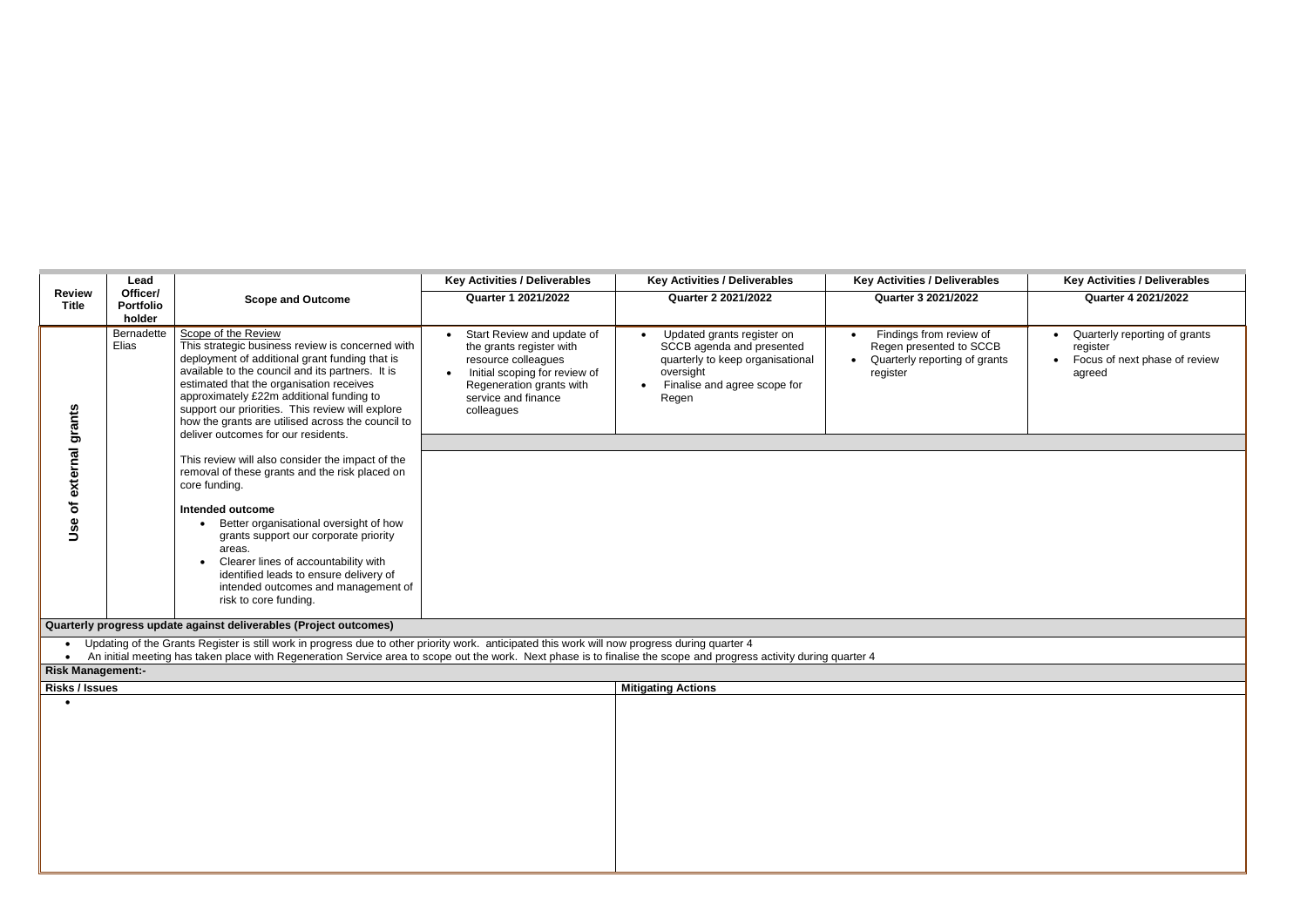|                               | Lead                            |                          | <b>Key Activities / Deliverables</b> | <b>Key Activities / Deliverables</b> | <b>Key Activities / Deliverables</b> | <b>Key Activities / Deliverables</b> |
|-------------------------------|---------------------------------|--------------------------|--------------------------------------|--------------------------------------|--------------------------------------|--------------------------------------|
| <b>Review</b><br><b>Title</b> | Officer/<br>Portfolio<br>holder | <b>Scope and Outcome</b> | <b>Quarter 1 2021/2022</b>           | <b>Quarter 2 2021/2022</b>           | <b>Quarter 3 2021/2022</b>           | <b>Quarter 4 2021/2022</b>           |

| es | <b>Key Activities / Deliverables</b> |  |
|----|--------------------------------------|--|
|    | <b>Quarter 4 2021/2022</b>           |  |
|    |                                      |  |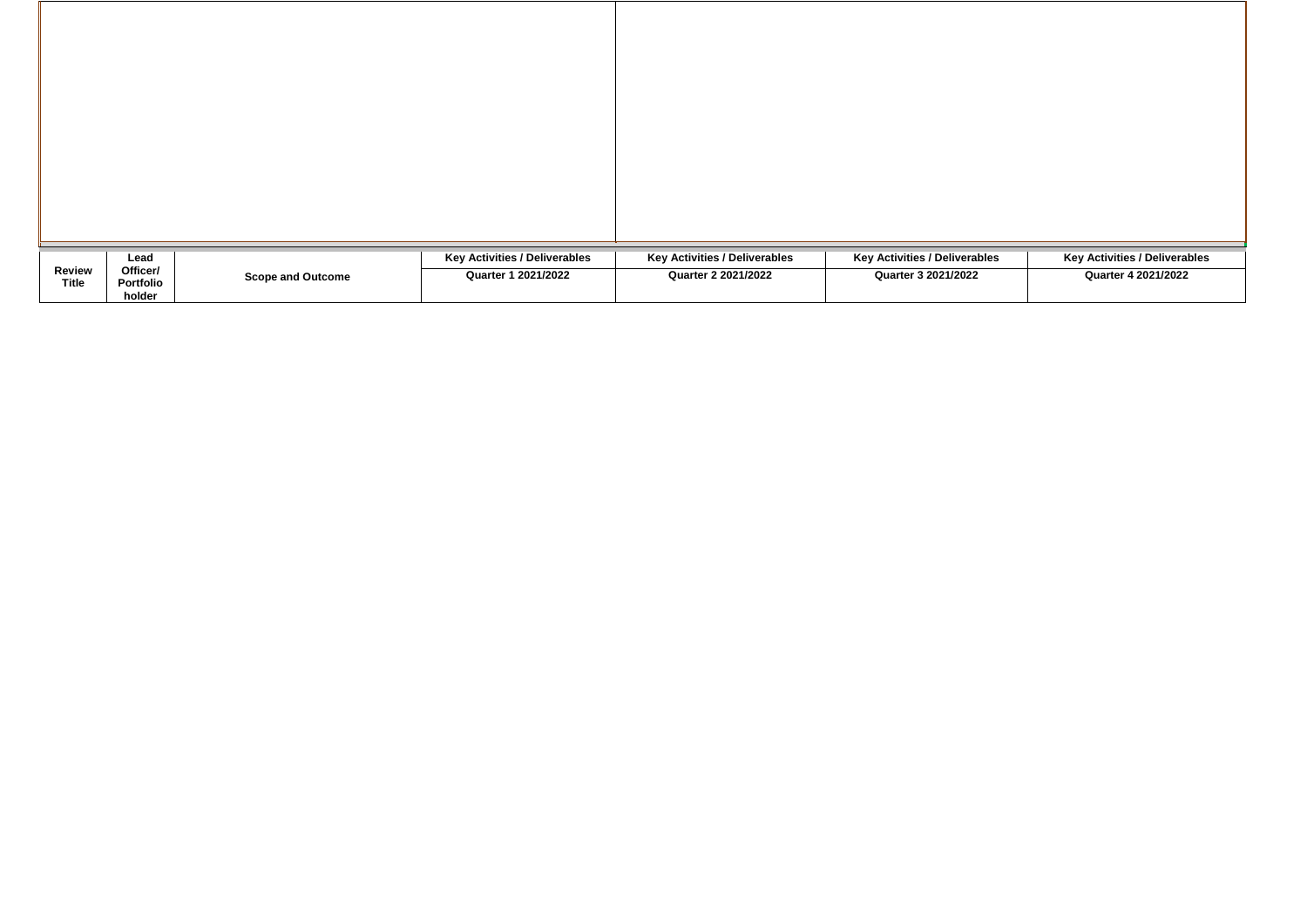|                                                                               | Bernadette                    |                                                                                                                                                                                                                                                                                                                                                                                                                                                                                                                                     | <b>Customer</b>                                                                                                                                                                                                                                                                                                                                                                                                                                                                                                                                                                                                                                                                                                                                                                    | <b>Customer</b>                                                                                                                                                                                                                                                                                                                                                                                                                                                                                                                                                                                                                                                                                                                                                                                                                                                                                                                                                                                                                                                                                                                                                                                                                                                                                                                                                                                                                                                                                                            | <b>Customer</b>                                                                                                                                                                                                                                                                                                                                                                                                                                                                                                                                                                                          | <b>Customer</b>                                                                                                                                                                                                                                                                                                                                                                                                                                                                                                                                                                                                                                      |  |  |
|-------------------------------------------------------------------------------|-------------------------------|-------------------------------------------------------------------------------------------------------------------------------------------------------------------------------------------------------------------------------------------------------------------------------------------------------------------------------------------------------------------------------------------------------------------------------------------------------------------------------------------------------------------------------------|------------------------------------------------------------------------------------------------------------------------------------------------------------------------------------------------------------------------------------------------------------------------------------------------------------------------------------------------------------------------------------------------------------------------------------------------------------------------------------------------------------------------------------------------------------------------------------------------------------------------------------------------------------------------------------------------------------------------------------------------------------------------------------|----------------------------------------------------------------------------------------------------------------------------------------------------------------------------------------------------------------------------------------------------------------------------------------------------------------------------------------------------------------------------------------------------------------------------------------------------------------------------------------------------------------------------------------------------------------------------------------------------------------------------------------------------------------------------------------------------------------------------------------------------------------------------------------------------------------------------------------------------------------------------------------------------------------------------------------------------------------------------------------------------------------------------------------------------------------------------------------------------------------------------------------------------------------------------------------------------------------------------------------------------------------------------------------------------------------------------------------------------------------------------------------------------------------------------------------------------------------------------------------------------------------------------|----------------------------------------------------------------------------------------------------------------------------------------------------------------------------------------------------------------------------------------------------------------------------------------------------------------------------------------------------------------------------------------------------------------------------------------------------------------------------------------------------------------------------------------------------------------------------------------------------------|------------------------------------------------------------------------------------------------------------------------------------------------------------------------------------------------------------------------------------------------------------------------------------------------------------------------------------------------------------------------------------------------------------------------------------------------------------------------------------------------------------------------------------------------------------------------------------------------------------------------------------------------------|--|--|
| ambitions<br>digital<br>and<br>experience<br>customer<br>JIro<br>eloping<br>ھ | Elias                         | This review supports the customer focus and use of<br>technology themes in the Commercial strategy<br>Intended outcome<br>Improved Customer Service experience for<br>residents of the borough<br><b>Creation of Community Hub model</b><br>Delivery of 12-month Digital programme set<br>out for Council<br>Collaboration with NPT and Torfaen on<br>Digital projects - best practice to be shared<br>across Council<br>Development of Leadership & Development<br>opportunities<br>Links into ICT investment roadmap<br>$\bullet$ | <b>Contact Centre review</b><br>commenced focussing on<br><b>Customer Service delivery</b><br>Working with community<br>services, mapping process<br>and understanding customer<br>experience<br>Development and<br>introduction of service level<br>standards,<br>Review of answerphone<br>message<br>Review of out of hours'<br>service<br><b>Community Hubs model</b><br>preparation and<br>development<br><b>Digital / Technology</b><br>Digital programme to support<br>the new operating model<br>Progression of externally<br>supported digital projects,<br>Adult Social Care, GovPay,<br><b>Tech Valley and Democracy</b><br>Planning for Leadership &<br>Development opportunities<br>to raise awareness and<br>scope of digital<br>Digital apprentice role<br>developed | Further development of Contact<br>Centre review - focus on<br>training / skills gap to support<br>improved service delivery<br>Local out of hours' service<br>delivery from July 2021<br>Community hubs<br>implementation<br><b>Digital / Technology</b><br>Digital programme to support<br>the new operating model, hybrid<br>democratic meeting<br>arrangements, service move to<br>digital offer where this focus is<br>most needed<br>Leadership and Development<br>awareness sessions- in<br>progress<br>• Findings of Digital projects<br>delivered with other Local<br>Authorities, sharing learning<br>Digital apprentice role recruited                                                                                                                                                                                                                                                                                                                                                                                                                                                                                                                                                                                                                                                                                                                                                                                                                                                                           | Community hubs<br>implementation and review to<br>inform next phase of<br>development<br><b>Scoping of Customer Service</b><br>Standards development<br><b>Digital / Technology</b><br>digital programme to support<br>the new operating model,<br>hybrid democratic meeting<br>arrangements, service move to<br>digital offer where this focus is<br>most needed<br>Leadership and Development<br>awareness sessions- in<br>progress<br>Developing the organisational<br>approach Service re- design<br>linked to the commercial<br>strategy ambitions, digital<br>programme and customer<br>experience | Further development of<br><b>Community Hubs model</b><br>Scoping of Working towards<br>excellence in Customer Service<br>delivery - charter mark for<br><b>Customer Services across the</b><br>Council<br><b>Digital / Technology</b><br>digital programme to support the<br>new operating model, hybrid<br>democratic meeting<br>arrangements, service move to<br>digital offer where this focus is<br>most needed<br>Leadership and Development<br>awareness sessions- in progress<br>Developing the organisational<br>approach Service re- design<br>linked to the commercial strategy<br>ambitions, digital programme and<br>customer experience |  |  |
|                                                                               |                               |                                                                                                                                                                                                                                                                                                                                                                                                                                                                                                                                     |                                                                                                                                                                                                                                                                                                                                                                                                                                                                                                                                                                                                                                                                                                                                                                                    |                                                                                                                                                                                                                                                                                                                                                                                                                                                                                                                                                                                                                                                                                                                                                                                                                                                                                                                                                                                                                                                                                                                                                                                                                                                                                                                                                                                                                                                                                                                            |                                                                                                                                                                                                                                                                                                                                                                                                                                                                                                                                                                                                          |                                                                                                                                                                                                                                                                                                                                                                                                                                                                                                                                                                                                                                                      |  |  |
|                                                                               |                               |                                                                                                                                                                                                                                                                                                                                                                                                                                                                                                                                     |                                                                                                                                                                                                                                                                                                                                                                                                                                                                                                                                                                                                                                                                                                                                                                                    |                                                                                                                                                                                                                                                                                                                                                                                                                                                                                                                                                                                                                                                                                                                                                                                                                                                                                                                                                                                                                                                                                                                                                                                                                                                                                                                                                                                                                                                                                                                            |                                                                                                                                                                                                                                                                                                                                                                                                                                                                                                                                                                                                          |                                                                                                                                                                                                                                                                                                                                                                                                                                                                                                                                                                                                                                                      |  |  |
|                                                                               | <b>Financial Management:-</b> | <b>Estimated Financial Achievement</b>                                                                                                                                                                                                                                                                                                                                                                                                                                                                                              | $\bullet$<br><b>Digital / Technology</b>                                                                                                                                                                                                                                                                                                                                                                                                                                                                                                                                                                                                                                                                                                                                           | Quarterly progress update against deliverables (Project outcomes and financial)<br>Community hubs delivery model continued in Q3 - next phase of delivery being developed<br>Creation of Winter Support Scheme and delivery of the scheme, supporting residents to claim £200 payment towards fuel bills.<br>Supporting residents affected by the £20 Universal Credit uplift and reduction in income<br>Continuation and supporting residents to access the Self Isolation Payment Scheme<br>Training plan developed for Customer Service teams to access various course including Welsh language training and BSL training – especially needed to<br>support residents within communities in the Community Hubs<br>Participation in benchmarking exercise within Call Centre Management framework, findings to be available in Q4<br>Monitoring of out of hours' service to enhance customer service experience<br>Commencement of Customer Service strategy - supporting the ambition of the Local Authority around customer service delivery<br>Development of plan to support residents around Digital from a Customer Service delivery perspective<br>Supporting the Maximum Digital Living Standards and National Indicator for Wales - Welsh Government tackling digital inequalities focussing on ICT divide,<br>Digital divide, Digital poverty and skills, commenced late Q3 to continue in Q4<br>Corporate Digital programme update provided to CLT in quarter 3<br>• Five key work streams continued in Q3: - |                                                                                                                                                                                                                                                                                                                                                                                                                                                                                                                                                                                                          |                                                                                                                                                                                                                                                                                                                                                                                                                                                                                                                                                                                                                                                      |  |  |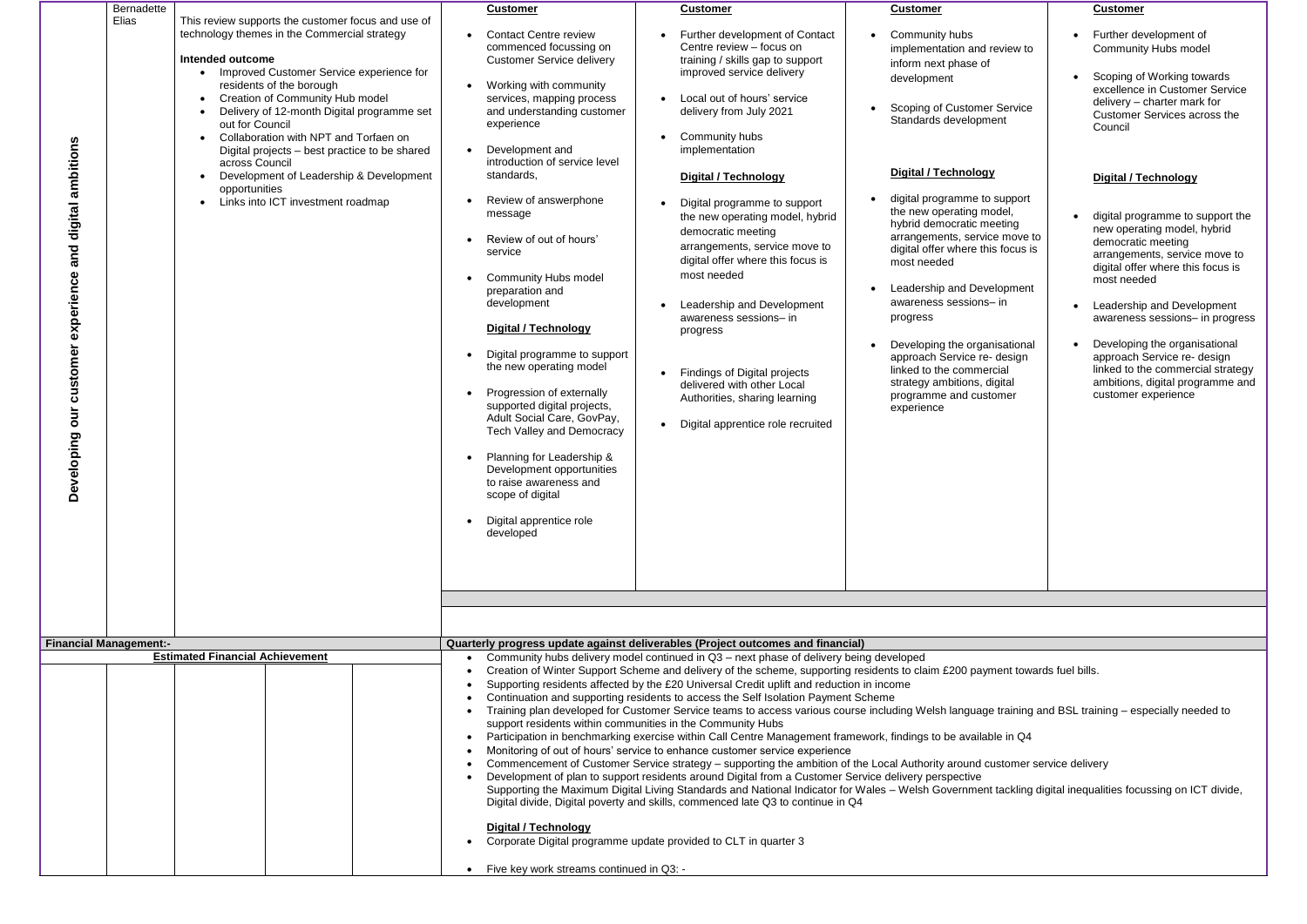|                                                             |                                                |                                                                   |                                                                                                                                                                                                                                                                                                                                                                                      |       | 1. Transformation and digital projects: -<br>supporting the new operating model<br>• supporting internal and external projects including planning and street cleansing colleagues, also participation in the closure of Tech Valley<br>project, with presentation planned to Tech Valley Board in Q4<br>2. Corporate Digital project activity: -<br>• supporting the digital road map,<br>• supporting the New Operating Model, including maximisation of Office 365 across the local Authority<br>3. Development of a strategic programme for service: -<br>. Digital Maturity Assessment undertaken in conjunction with WLGA findings to be developed in Q4.<br>• Participation in Centre for Digital Public Services Landscape review working groups<br>4. Leadership and skills development programme, linking to strategic approach.<br>• Creation of digital champions network across the Local Authority who will test and support the development of new solutions in addition to<br>supporting their future development<br>• Further expansion of the Digital Apprentice role and supporting learning opportunities<br>5. Governance: -<br>• Commencement of the development of a digital strategy to be finalised late Q4 which will set the ambition and future digital agenda for the Local<br>Authority.<br>Creation and development of a Transformation and Digital board, nominations from service areas received with initial kick off session planned for<br>$\bullet$<br>late Q4 – intention of which will be an internal officer network where service areas can highlight the need for transformation and digital<br>improvements. |                                                                                                                                                                                                                                                                                                                                                                                                      |                                                             |                                                                    |
|-------------------------------------------------------------|------------------------------------------------|-------------------------------------------------------------------|--------------------------------------------------------------------------------------------------------------------------------------------------------------------------------------------------------------------------------------------------------------------------------------------------------------------------------------------------------------------------------------|-------|--------------------------------------------------------------------------------------------------------------------------------------------------------------------------------------------------------------------------------------------------------------------------------------------------------------------------------------------------------------------------------------------------------------------------------------------------------------------------------------------------------------------------------------------------------------------------------------------------------------------------------------------------------------------------------------------------------------------------------------------------------------------------------------------------------------------------------------------------------------------------------------------------------------------------------------------------------------------------------------------------------------------------------------------------------------------------------------------------------------------------------------------------------------------------------------------------------------------------------------------------------------------------------------------------------------------------------------------------------------------------------------------------------------------------------------------------------------------------------------------------------------------------------------------------------------------------------------------------------------------------------------------------------|------------------------------------------------------------------------------------------------------------------------------------------------------------------------------------------------------------------------------------------------------------------------------------------------------------------------------------------------------------------------------------------------------|-------------------------------------------------------------|--------------------------------------------------------------------|
| £'000                                                       | £'000                                          | £'000                                                             | £'000                                                                                                                                                                                                                                                                                                                                                                                | £'000 |                                                                                                                                                                                                                                                                                                                                                                                                                                                                                                                                                                                                                                                                                                                                                                                                                                                                                                                                                                                                                                                                                                                                                                                                                                                                                                                                                                                                                                                                                                                                                                                                                                                        |                                                                                                                                                                                                                                                                                                                                                                                                      |                                                             |                                                                    |
| <b>Risk Management:-</b>                                    |                                                |                                                                   |                                                                                                                                                                                                                                                                                                                                                                                      |       |                                                                                                                                                                                                                                                                                                                                                                                                                                                                                                                                                                                                                                                                                                                                                                                                                                                                                                                                                                                                                                                                                                                                                                                                                                                                                                                                                                                                                                                                                                                                                                                                                                                        |                                                                                                                                                                                                                                                                                                                                                                                                      |                                                             |                                                                    |
| <b>Risks / Issues</b>                                       |                                                |                                                                   |                                                                                                                                                                                                                                                                                                                                                                                      |       |                                                                                                                                                                                                                                                                                                                                                                                                                                                                                                                                                                                                                                                                                                                                                                                                                                                                                                                                                                                                                                                                                                                                                                                                                                                                                                                                                                                                                                                                                                                                                                                                                                                        | <b>Mitigating Actions</b>                                                                                                                                                                                                                                                                                                                                                                            |                                                             |                                                                    |
| <b>Review</b><br><b>Title</b>                               | Lead<br>Officer/<br><b>Portfolio</b><br>holder |                                                                   | <b>Scope and Outcome</b>                                                                                                                                                                                                                                                                                                                                                             |       | <b>Key Activities / Deliverables</b><br><b>Quarter 1 2021/2022</b>                                                                                                                                                                                                                                                                                                                                                                                                                                                                                                                                                                                                                                                                                                                                                                                                                                                                                                                                                                                                                                                                                                                                                                                                                                                                                                                                                                                                                                                                                                                                                                                     | <b>Key Activities / Deliverables</b><br><b>Quarter 2 2021/2022</b>                                                                                                                                                                                                                                                                                                                                   | <b>Key Activities / Deliverables</b><br>Quarter 3 2021/2022 | <b>Key Activities / Deliverables</b><br><b>Quarter 4 2021/2022</b> |
| n,<br>service<br>intervention<br>early<br>and<br>Prevention | Damien<br>McCann /<br>Lynn<br>Phillips         | most vulnerable residents.<br>Care.<br><b>Intended outcome</b>    | This review will focus on an evaluation of the<br>long term impact of prevention and early<br>intervention on reducing the requirement for<br>high cost services and better outcomes for our<br>Approach potentially involves children and<br>young people transitioning to adulthood to<br>maximise the preventative benefits. Links to<br>NEETs, Recovery/Renewal and Adult Social |       | Planning meeting to take<br>place                                                                                                                                                                                                                                                                                                                                                                                                                                                                                                                                                                                                                                                                                                                                                                                                                                                                                                                                                                                                                                                                                                                                                                                                                                                                                                                                                                                                                                                                                                                                                                                                                      | Discussed at CLT meeting and<br>agreed this was a corporate<br>issue rather than for Social<br>Services and Education only.<br>Have discussed potential to hold<br>a workshop on prevention and<br>early intervention corporately to<br>share examples and generate<br>ideas across the Council<br>Briefing Paper to SCCB Board<br>for discussion regarding seeking<br>external consultancy support. |                                                             |                                                                    |
|                                                             |                                                | Quarterly progress update against deliverables (Project outcomes) |                                                                                                                                                                                                                                                                                                                                                                                      |       | CLT have had initial update and requested further information on overall strategic approach etc                                                                                                                                                                                                                                                                                                                                                                                                                                                                                                                                                                                                                                                                                                                                                                                                                                                                                                                                                                                                                                                                                                                                                                                                                                                                                                                                                                                                                                                                                                                                                        |                                                                                                                                                                                                                                                                                                                                                                                                      |                                                             |                                                                    |
|                                                             |                                                | • CLT agreed the corporate nature of this strand of work          |                                                                                                                                                                                                                                                                                                                                                                                      |       |                                                                                                                                                                                                                                                                                                                                                                                                                                                                                                                                                                                                                                                                                                                                                                                                                                                                                                                                                                                                                                                                                                                                                                                                                                                                                                                                                                                                                                                                                                                                                                                                                                                        |                                                                                                                                                                                                                                                                                                                                                                                                      |                                                             |                                                                    |

Lead Officers met to discuss next steps

Discussed a Children's Services Invest to Save Project being badged under the Bridging the gap proposals

• Brief to be determined in Spring term and commissioned work underway by Summer 2022.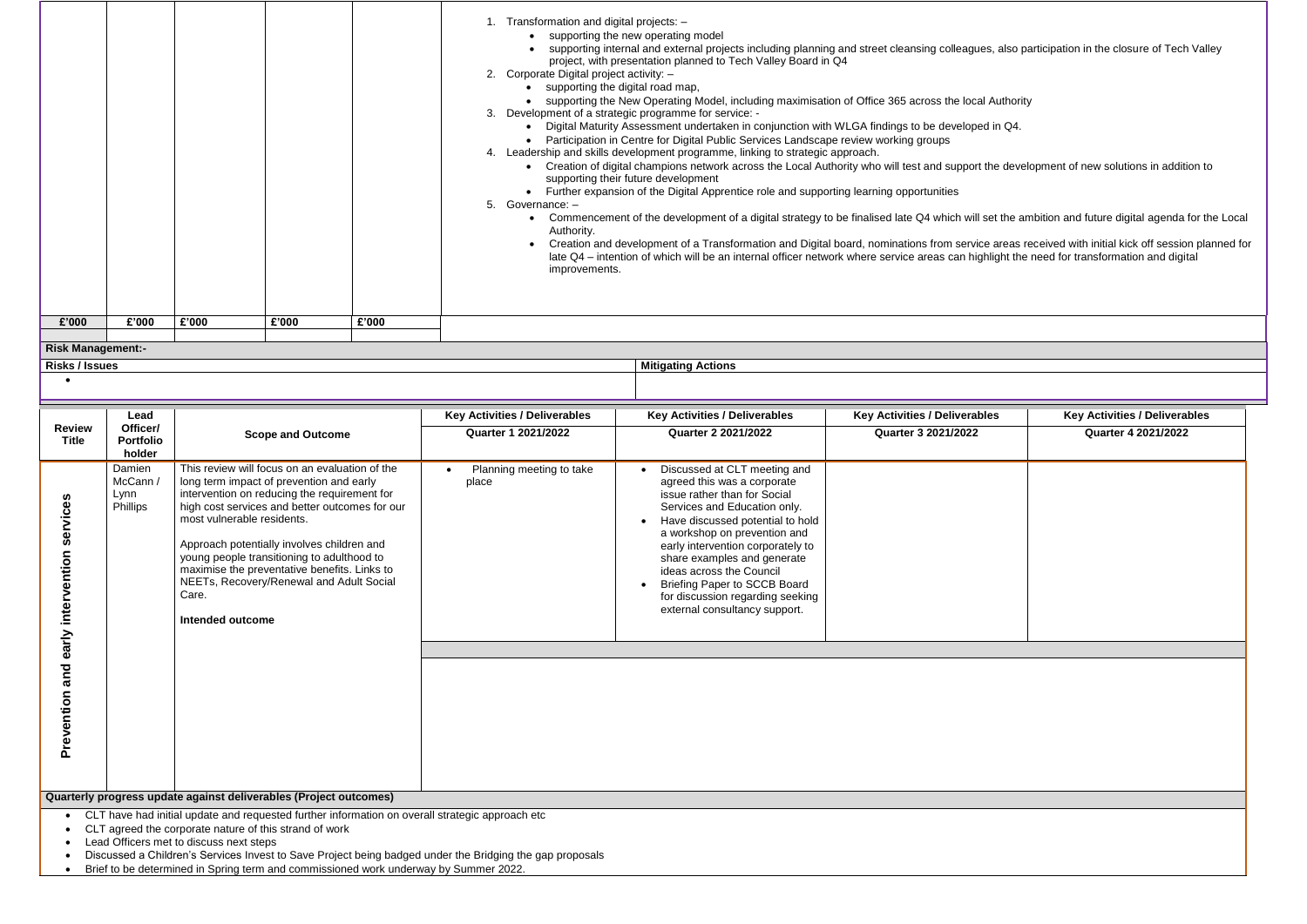| <b>Scope and Outcome</b><br>Becoming a 21 <sup>st</sup> Century Council means using<br>data and insight to drive decision making. This<br>Strategic Business Review will identify<br>opportunities for the sharing and use of data to<br>design services around the customer.<br><b>Intended outcome</b><br>The insight from quantitative and qualitative<br>data is recognised as a valuable asset across<br>Data is used insightfully and routinely in service | <b>Key Activities / Deliverables</b><br><b>Quarter 1 2021/2022</b><br>Continue to build the data<br>work streams supporting<br>recovery<br>Audit Wales data review-<br>initial findings and scoping<br>for next phase workshop.<br>Nesta data maturity<br>assessment framework.<br>Behavioural science- early<br>scoping of potential<br>leadership session on                                           | <b>Mitigating Actions</b><br><b>Key Activities / Deliverables</b><br><b>Quarter 2 2021/2022</b><br>Audit Wales data review, next<br>phases and findings<br>Revisit Data application to<br>BTgap reviews eg work done<br>previously on income and debt<br>testing Nesta data maturity<br>assessment against a recovery<br>theme-economic recovery<br>Show and tell from digital                                                                                                                                                                                              | <b>Key Activities / Deliverables</b><br>Quarter 3 2021/2022<br>Supporting the organisational<br>approach Service re- design<br>linked to the commercial<br>strategy ambitions, digital<br>programme and customer<br>experience<br><b>Testing Nesta data maturity</b><br>assessment against a<br>recovery theme | <b>Key Activities / Deliverables</b><br><b>Quarter 4 2021/2022</b><br>Cardiff university MSc ---<br>exploring ways to use the product<br>Assessment of Well Being mature<br>product<br>Development of a research and<br>data programme for the<br>organisational to include external<br>opportunities, behavioural science                                                                                                            |
|------------------------------------------------------------------------------------------------------------------------------------------------------------------------------------------------------------------------------------------------------------------------------------------------------------------------------------------------------------------------------------------------------------------------------------------------------------------|----------------------------------------------------------------------------------------------------------------------------------------------------------------------------------------------------------------------------------------------------------------------------------------------------------------------------------------------------------------------------------------------------------|-----------------------------------------------------------------------------------------------------------------------------------------------------------------------------------------------------------------------------------------------------------------------------------------------------------------------------------------------------------------------------------------------------------------------------------------------------------------------------------------------------------------------------------------------------------------------------|----------------------------------------------------------------------------------------------------------------------------------------------------------------------------------------------------------------------------------------------------------------------------------------------------------------|---------------------------------------------------------------------------------------------------------------------------------------------------------------------------------------------------------------------------------------------------------------------------------------------------------------------------------------------------------------------------------------------------------------------------------------|
|                                                                                                                                                                                                                                                                                                                                                                                                                                                                  |                                                                                                                                                                                                                                                                                                                                                                                                          |                                                                                                                                                                                                                                                                                                                                                                                                                                                                                                                                                                             |                                                                                                                                                                                                                                                                                                                |                                                                                                                                                                                                                                                                                                                                                                                                                                       |
|                                                                                                                                                                                                                                                                                                                                                                                                                                                                  |                                                                                                                                                                                                                                                                                                                                                                                                          |                                                                                                                                                                                                                                                                                                                                                                                                                                                                                                                                                                             |                                                                                                                                                                                                                                                                                                                |                                                                                                                                                                                                                                                                                                                                                                                                                                       |
| re design, analytics and performance monitoring<br>to support better outcomes.                                                                                                                                                                                                                                                                                                                                                                                   | applying the MINDSET<br>methodology to service<br>delivery<br>Programme of WLGA funded<br>sessions on user experience,<br>content design and service<br>re design delivered<br><b>Cardiff University data</b><br>science academy- summer<br>MSc placement. Expression<br>of interest and proposal<br>submitted<br>Assessment of Well Being<br>planning for next round of<br>Well Being plans in progress | projects<br>Developing the organisational<br>approach Service re- design<br>linked to the commercial<br>strategy ambitions, digital<br>programme and customer<br>experience.<br>applying service re design to a<br>prioritised programme of service<br>areas including supporting the<br>New Operating Model (NOM).<br>Consideration of applying<br>MINDSET to a pilot programme<br>of service areas, potentially<br>including the NOM<br>Cardiff university placement<br>progression<br>Assessment of Well Being<br>development through the<br>regional sub group of GSWAG | Cardiff university MSc final<br>product delivery<br>Assessment of Well Being<br>development                                                                                                                                                                                                                    | potential and learning from Nesta<br>assessment, intelligence hub and<br>service re design work                                                                                                                                                                                                                                                                                                                                       |
|                                                                                                                                                                                                                                                                                                                                                                                                                                                                  | Quarterly progress update against deliverables (Project outcomes)                                                                                                                                                                                                                                                                                                                                        |                                                                                                                                                                                                                                                                                                                                                                                                                                                                                                                                                                             |                                                                                                                                                                                                                                                                                                                | Recovery themes developed and supported with performance and data insight, including development of a set of performance indicators. Report to be presented to Corporate Overview in February 2022.<br>Audit Wales Review on Data - AW are content with outcomes from Part 1 and no risks or concerns were identified. For part 2 AW are happy to work with to provide support and challenge as we start to further develop our think |

 $\bullet$ 

• The Performance Team and Social Services are using monies from WG to support the implementation of the Social Services and Well-being Act Performance Framework. The Council is looking at the IAA/IA service to undertake a of the Directorates' current effectiveness in its use of performance data and to support any future re modelling of services with a view of service improvement. Documentation has been provided to the reviewers, Oxford Broo and interviews are ongoing. Additional support is planned for mid-2022, once the directorate has submitted their annual data return to WG.

area and how we develop a Data Strategy/Action Plan.

• Data insight including user research used to inform digital transformation projects with services supporting agile delivery.

Cardiff University data science academy student placements progressing.

• Draft Assessment of Well being developed and will be used to inform the next Well Being Plan.